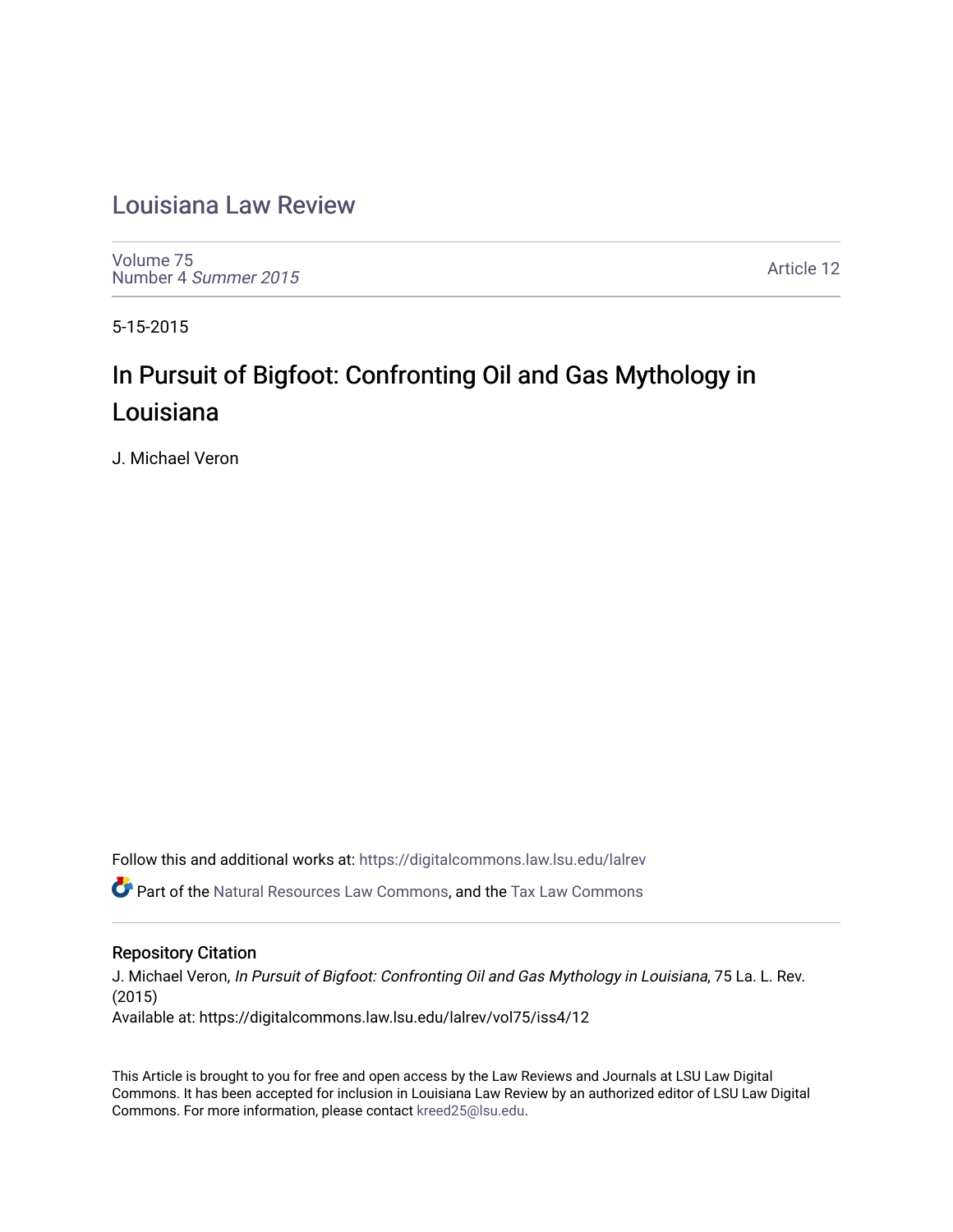### **In Pursuit of Bigfoot: Confronting Oil and Gas Mythology in Louisiana**

#### *J. Michael Veron*

 $\overline{a}$ 

*"I therefore claim to show, not how men think in myths, but how myths operate in men's minds without their being aware of the fact."*<sup>1</sup>

INTRODUCTION: THE CURIOUS FATE OF SENATE RESOLUTION 142

Louisiana. From at least the time of Huey  $Long<sub>1</sub><sup>2</sup>$  the adjectives "wealthy" and "powerful" have been synonymous with political The connection between wealth and political influence is an obvious one, and it is nowhere more obvious than in the state of influence in the Bayou State.

 1. CLAUDE LEVI-STRAUSS, 1 THE RAW AND THE COOKED: MYTHOLOGIQUES 12 (1983).

 Copyright 2015, by J. MICHAEL VERON. \* B.A. 1972, J.D. 1974, Tulane University; LL.M. 1976, Harvard Louisiana. Former adjunct professor of law, LSU Law Center, Tulane Law *denied*, 845 So. 2d 1096 (La. 2003). The author wishes to thank his partners and staff, as well as John Arnold and the environmental law firms of Jones, Swanson, Huddell & Garrison and Talbot, Carmouche & Marcello for their assistance in locating certain research materials. However, any errors remain the University. Member, Veron, Bice, Palermo & Wilson, LLC, Lake Charles, School. Member, Louisiana Bar. The author was lead counsel for the plaintiffs in *Amoco Production Co. v. Texas Meridian Resources Exploration*, 180 F.3d 664 (5th Cir. 1999), *Corbello v. Iowa Production* Co., 850 So. 2d 686 (La. 2003), and *Amoco Production Co. v. Texaco*, 838 So. 2d 821 (La. Ct. App.), *writ*  sole responsibility of the author.

 2. Huey Long served as the Governor of Louisiana from 1928 to 1932. At successfully ran for a seat in the United States Senate, where he served until he was assassinated in the halls of the Louisiana State Capitol on September 10, 1935. Long was a colorful populist whose life and times inspired Robert Penn accounts of Long's life have been written by LSU faculty members. The first noteworthy effort was the 1981 biography by T. Harry Williams, *Huey Long. Long*, told the story again. Regardless of which account one reads, it is generally agreed that Long's political career was marked by controversy and corruption. messiah or a dictator-in-waiting. *See* David Oshinsky, *Every Man a King: A Lawbreaker*, N.Y. TIMES, Apr. 16, 2006, at F9 (reviewing RICHARD D. WHITE, JR., KINGFISH: THE REIGN OF HUEY P. LONG (2006)), *available at* http://www the time, he was prohibited by law from serving consecutive terms, so he Warren's Pulitzer Prize-winning 1946 novel, *All the King's Men.* Interesting More recently, Richard D. White's 2006 book, *Kingfish: The Reign of Huey P.*  As one writer noted, the flamboyant Long was perceived either as a political *New Biography Studies the Many Faces of Huey Long, Lawmaker and*  .nytimes.com/2006/04/16/books/review/16oshinsky.html, archived at http://per ma.cc/AWZ2-C8UT.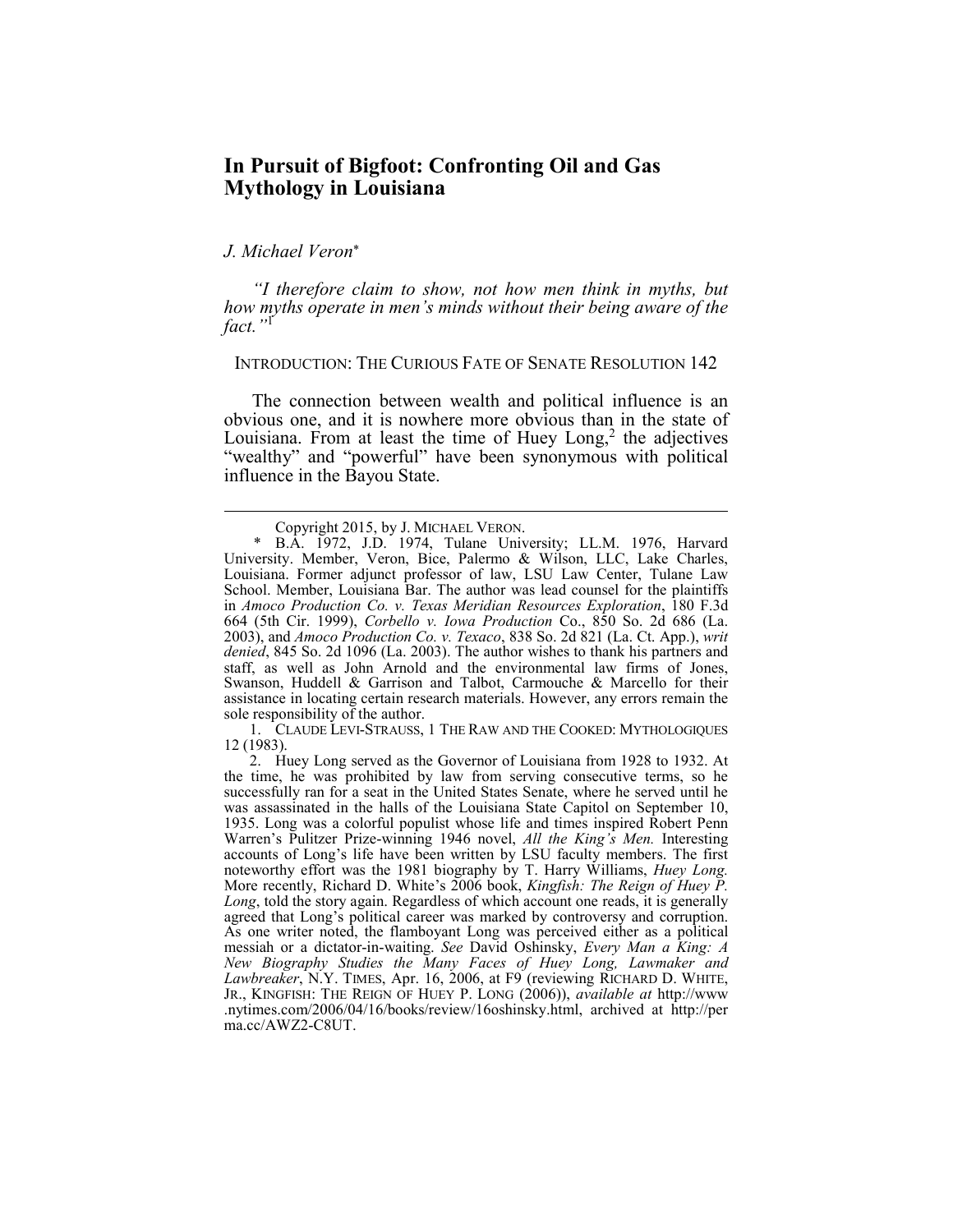Anyone demanding proof of that proposition need look no further than the 2014 Louisiana Legislature. During that Regular the Office of the Legislative Auditor to verify the accuracy of Session, north Louisiana Democratic Senator Richard Gallot, Jr., introduced Senate Concurrent Resolution No. 142.<sup>3</sup> The stated purpose of the resolution was to request the Department of Revenue and the Department of Natural Resources to work with payments received by the state for oil and gas severance taxes and mineral royalties.<sup>4</sup>

 The seemingly uncontroversial measure sailed through the Senate on May  $\tilde{20}$ , 2014, by a unanimous 35–0 vote.<sup>5</sup> It was then later it failed to receive the required majority and was defeated on sent to the House of Representatives, where less than two weeks June 2, 2014, in a roll call vote of 48 to  $44<sup>6</sup>$ 

 innocuous measure could receive a single "nay" vote, much less 44 of them. The answer lies in the simple fact that the resolution went unnoticed by the only interest group it could affect adversely when it passed in the Senate. It was only after the resolution was sent to chamber and successfully lobbied for the required number of votes At first glance, one is hard pressed to understand how such an the House that the oil industry's lobbyists swarmed the lower to defeat the resolution.

 the political influence—indeed, one might argue domination—that the oil industry enjoys in Louisiana. However, the defeat of the resolution does not explain why or how the industry is able to wield such power. Clearly, the rise of the Republican Party in the time of the 2014 Legislative Session, not a single Democrat The fate of Senate Concurrent Resolution No. 142 is proof of Louisiana, and across the South, has something to do with it. At held statewide office in Louisiana, and both legislative chambers had Republican majorities.

 willingly admits that he or she is voting for a special interest because of the potential for wealth or power. Like lawyers, all words, they need to have a politically plausible explanation for any But no elected official, regardless of political affiliation, politicians like to speak the language of justification. In other

 <sup>3.</sup> *See* S. Res. 2014 Leg., 114th Reg. Sess. (La. 2014).

 <sup>4.</sup> *Id.* at 1.

 <sup>5.</sup> *See Roll Call: LA SCR142 | 2014 | Regular Session*, LEGISSCAN, https://legiscan.com/LA/rollcall/SCR142/id/365533, archived at https://perma .cc/35E2-VK64 (last visited Mar. 3, 2015).

 <sup>6.</sup> *See LA SCR142* | *2014 | Regular Session*, LEGISSCAN, https://legiscan .com/LA/bill/SCR142/2014, archived at https://perma.cc/F3CH-7DKX (last visited Mar. 8, 2015).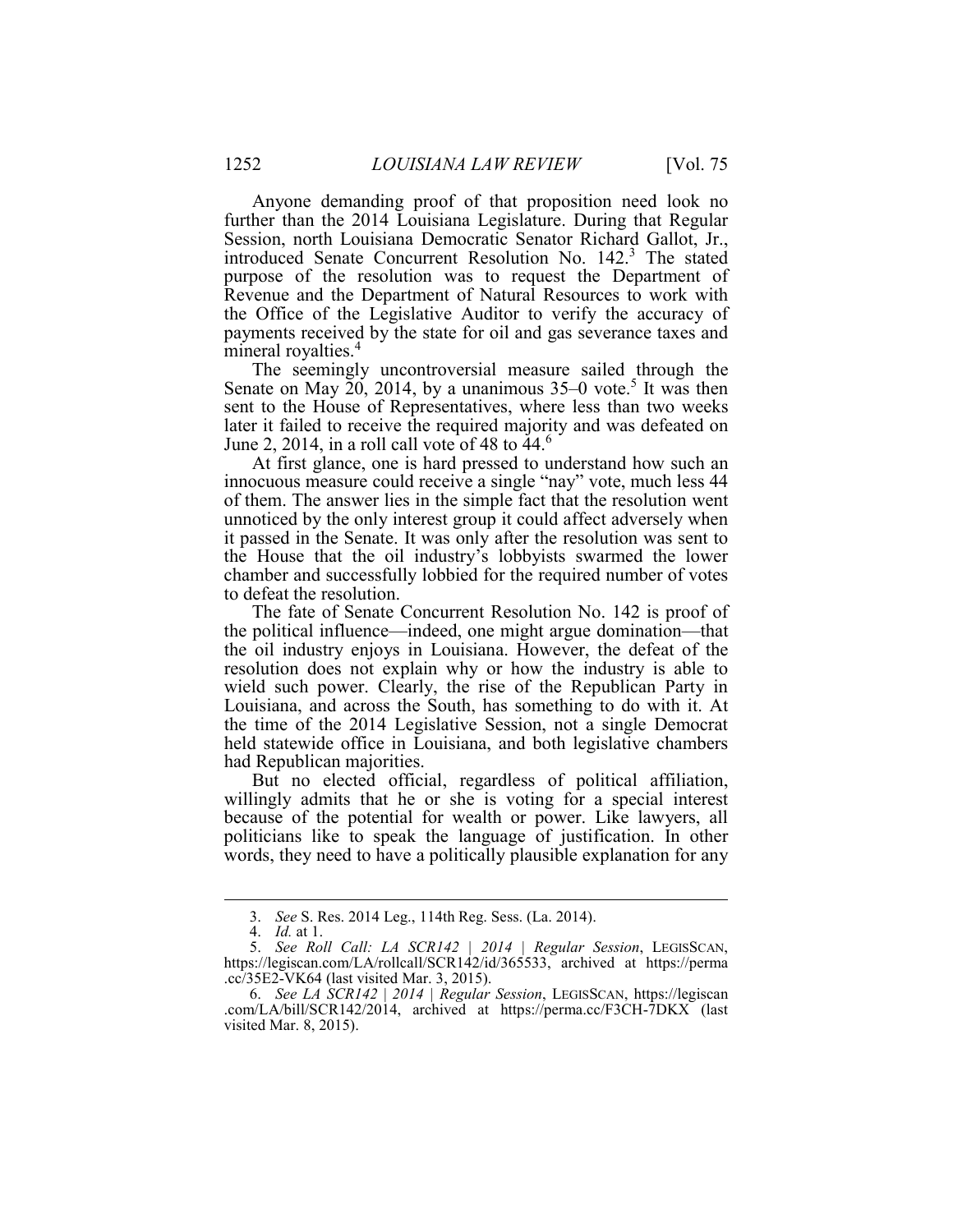position they take. And lobbyists serve to provide legislators with that rationalization.

 That is where mythology serves a great political purpose. For purposes of this discussion, mythology is defined as a set of institution or situation."7 The role of mythology in law and politics mythology plays a powerful role in how the oil industry effectively exaggerated or fictitious "stories or beliefs about a particular is not well understood, perhaps because it has rarely been explored as a legitimate academic inquiry, at least in legal circles. But wields its political and legal influence in Louisiana, and it is clearly a subject that warrants discussion.

 As shown below, a myth can persist only if it is uncritically accepted. In the case of the mythology surrounding oil and gas in premises are accepted as true regardless of whether the facts support them. Indeed, this Article shows that the evidence actually Louisiana, false beliefs continue to survive because their underlying contradicts, rather than supports, their factual underpinnings.

#### I. A (VERY) SHORT HISTORY OF OIL AND GAS REGULATION IN LOUISIANA

 to the 1860s. However, the modern history of oil and gas in field on the "Mamou Prairie" in the community of Evangeline near Louisiana, which was created in 1906 and is the most widely Early efforts to produce hydrocarbons in Louisiana date back Louisiana began with an oil well that was drilled in 1901 in a rice Jennings,<sup>8</sup> ultimately leading to the creation of the Jennings Field. From there, oil and gas wells quickly proliferated across the state. The second oil field in the state was Caddo Field in north recognized.

 experienced significant growing pains, particularly in the form of Not unexpectedly—at least in hindsight—the infant industry waste and contamination. Early efforts to control downhole pressures were largely ineffective, with numerous "gushers"

 perma.cc/SD5U-YT5H (last visited Feb. 13, 2015). 7*. Mythology Definition*, OXFORDDICTIONARIES.COM, http://www.oxford dictionaries.com/us/definition/american\_english/mythology, archived at http://

<sup>8.</sup> For a concise history, see *First Oil Well in Louisiana*, LA. DEP'T OF NATURAL RES., OFFICE OF CONSERVATION, http://dnr.louisiana.gov/index.cfm ?md=pagebuilder&tmp=home&pid=48, archived at http://perma.cc/GY35-VBVD (last visited Mar. 8, 2015).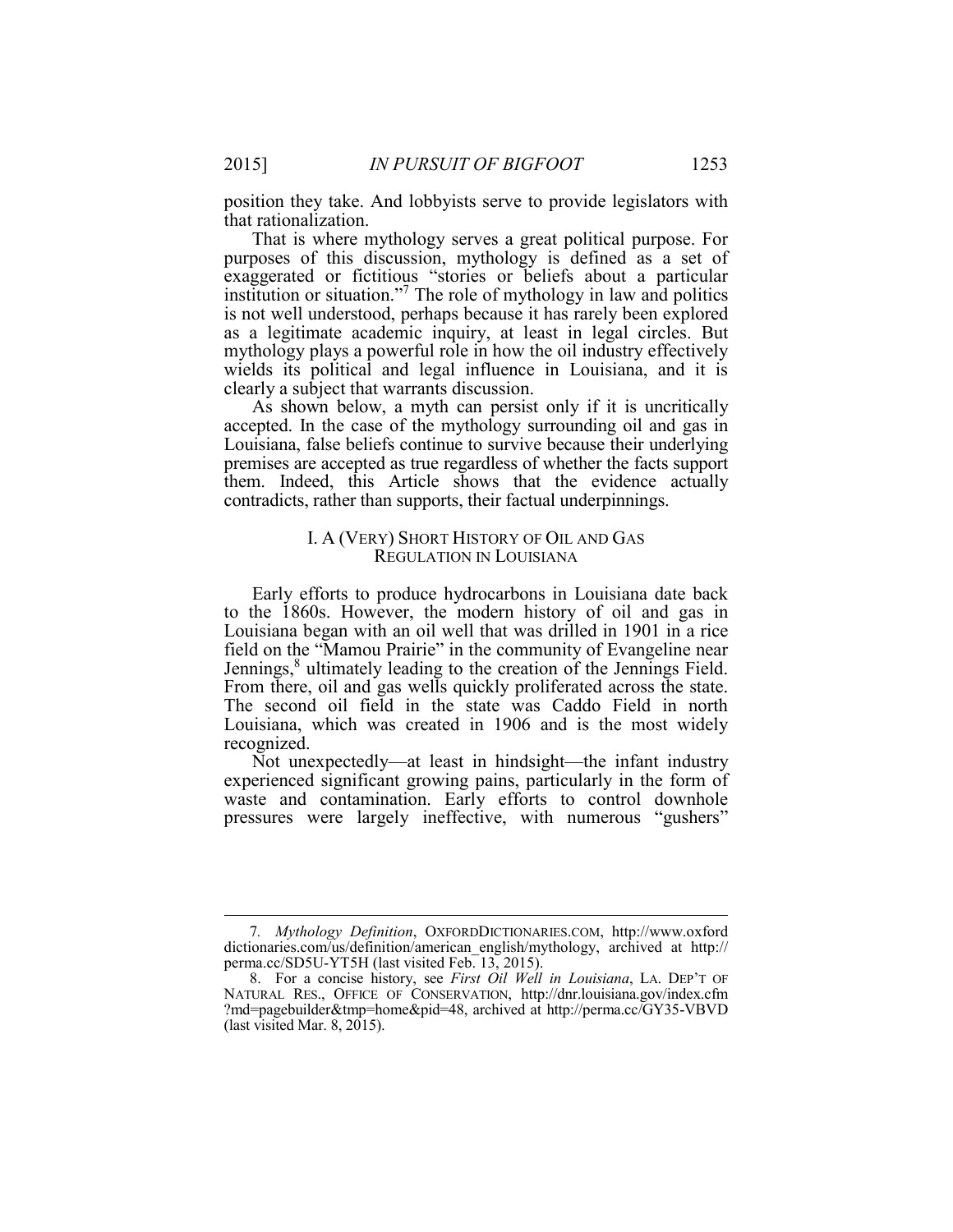spewing oil across the landscape.<sup>9</sup> Natural gas was considered a waste problem and was simply burned with flares.<sup>10</sup>

 Louisiana Legislature in a big way. The state's first legislative prohibited setting wells on fire and required gas wells to be plugged and abandoned.<sup>12</sup> Two years later, the 1908 Legislature passed legislation forming an agency to regulate oil and gas prohibiting the discharge of brine into fresh water sources of irrigation during certain times of the year.<sup>14</sup> This statute was It did not take long for environmental problems associated with oil and gas production in the state to catch the attention of the response to environmental issues created by oil and gas exploration and production activities was enacted in  $1906$ .<sup>11</sup> That statute operations—the predecessor of what is now the state Office of Conservation.<sup>13</sup> Then, in 1910, the Legislature enacted a law periodically amended until it prohibited brine contamination altogether.<sup>15</sup>

 Not surprisingly, the history of the state's efforts to regulate oil suffered from a fundamental political disadvantage: they are a non-<br>profit interest group and therefore are neither as well-organized nor as profit interest group and therefore are neither as well-organized nor as industry in the world.<sup>16</sup> This disparity is reflected in the number of and gas activities over the ensuing century reflects a constant tension between environmentalists and industry. The environmentalists have well-heeled as their counterparts, who comprise the wealthiest

12. *Id.* 

 $\overline{a}$ 

14. Act No. 183, 1910 La. Acts 272.

 Law). 9. JOSEPH R. DANCY, OIL & GAS ENVIRONMENTAL LAW 5 (SMU School of

 VERON, SHELL GAME]. Nearly 100 years later, the problem persists. In North Dakota, natural gas produced from the Bakken Shale is burned while the more valuable oil is conserved and sold. The flares of natural gas became so large they could be seen in images transmitted from satellites. As a consequence, the state's regulators were compelled to enact flaring standards in late 2014. *See Problem*, CNBC (Aug. 22, 2014, 8:00 AM), http://www.cnbc.com 10. For an interesting account of how gas flaring lit up the countryside surrounding oil fields in the 1930s and 1940s, see generally J. MICHAEL VERON, SHELL GAME: ONE FAMILY'S LONG BATTLE AGAINST BIG OIL (2007) [hereinafter Brad Quick & Morgan Brennan, *Inside North Dakota's Latest Fracking*  /id/101934384, archived at http://perma.cc/5JWN-L4BF. 11. Act No. 71, 1906 La. Acts 111.

<sup>11.</sup> Act No. 71, 1906 La. Acts 111.

 13. Act No. 144, 1908 La. Acts 200.

<sup>15.</sup> For a more detailed history, see J. Michael Veron, *Oilfield Contamination Litigation in Louisiana: Property Rights on Trial*, 25 TUL. ENVTL. L.J. 1, 6 n.23 (2011) [hereinafter Veron, *Oilfield*].

 16. *See Economic Impact*, LA. MID-CONTINENT OIL AND GAS ASS'N, http://www.lmoga.com/issues-initiatives/economic-impact, archived at http://per ma.cc/55FK-45LA (last visited Mar. 4, 2015).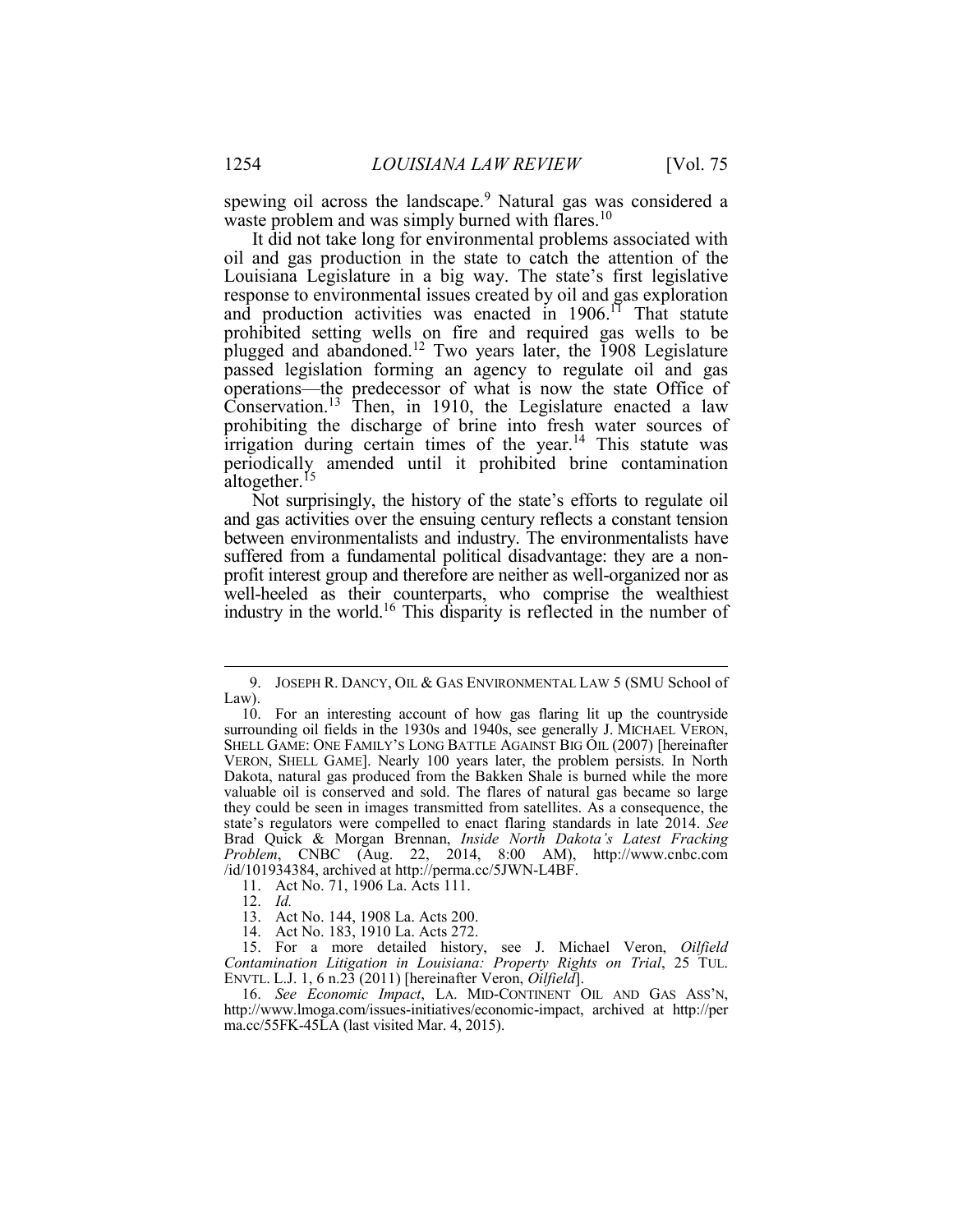existence of a crisis or issue that aroused public interest and lobbyists who represent the industry before lawmakers.<sup>17</sup> The success of environmental advocates has thus depended more on the attention.

 Article will focus on the current state of affairs in Louisiana after It is beyond the scope of this Article to trace that historic ebb and flow beyond the limited detail presented here. Instead, this more than 110 years of oil and gas production and exploration.

 It is generally believed that Louisiana enjoys greater oil and gas resources per capita than virtually any state in the United producing states in the nation, regardless of population.<sup>18</sup> Despite at or near the bottom of virtually every statistical category whether it be quality of life,<sup>19</sup> education,<sup>20</sup> or income.<sup>21</sup> At the States. To be sure, Louisiana is one of the top oil- and gasthat remarkable, God-given advantage, the state continues to rank

 INFO. & ADMIN. (Nov. 20, 2014), http://www.eia.gov/state/analysis.cfm?sid 18. *See, e.g.*, *Louisiana: State Profile and Energy Estimates*, U.S. ENERGY =LA, archived at http://perma.cc/MFW7-WNQB. 19. CNBC ranked Louisiana second to last in quality of life. *See* Jennifer Leigh

 *Lobbyists Worked for Federal Government*, WASH. POST (July 22, 2010), 106468.html, archived at http://perma.cc/9468-HVKU. Information about the oil lobby in Washington, D.C., helps illustrate the point. The Center for Responsive Politics reported from public records that the oil industry spent \$144.7 million, or agencies in 2013 alone. Ctr. for Responsive Politics, *Oil & Gas*, OPENSECRETS.ORG, http://www.opensecrets.org/lobby/indusclient.php?id=E01&year=2013, archived at http://perma.cc/RL3F-BLQS (last visited Feb. 13, 2015). Another source reports that three out of every four lobbyists who represent oil and gas companies in Washington previously worked in the federal government. This is "a proportion that far exceeds the usual revolving-door standards on Capitol Hill." *See* Eggen & 17. *See* Dan Eggen and Kimberly Kindy, *Three of Every Four Oil and Gas*  http://www.washingtonpost.com/wp-dyn/content/article/2010/07/21/AR2010072 more than \$396,000 per day, lobbying the United States Congress and federal Kindy, *supra.* 

 Parker, *Best Quality for Life in CNBC's Top States for Business 2011*, CNBC (June 28, 2011, 4:40 PM), http://www.cnbc.com/id/43344770#, archived at http://perma .cc/VAP7-CD4D. A survey by the Organization for Economic Cooperation and 019778, archived at http://perma.cc/YW5D-QPP3. However, another ranking done by British professors gave Louisiana the top spot among American states for /2009/12/091217141314.htm, archived at http://perma.cc/S9LZ-7Z3T. Perhaps Development also ranked Louisiana near the bottom for "quality of life." *See Alabama Ranks Low in Quality of Life Study*, TUSCALOOSANEWS.COM (Oct. 14, 2014, 12:14 PM), http://www.tuscaloosanews.com/article/20141014/NEWS/141 "happiness levels." *Happiest Americans Live in States Ranked Highest for Quality in Life*, SCIENCEDAILY.COM (Dec. 21, 2009), http://www.sciencedaily.com/releases ignorance is bliss, after all.

 48th among the states and the District of Columbia in education. *See* Matthew *Education Rankings*, AM. LEGIS. EXCH. COUNCIL, http://www.alec.org/public20. The American Legislative Exchange Council recently ranked Louisiana Ladner & Dave Myslinski, *Report Card on American Education: State*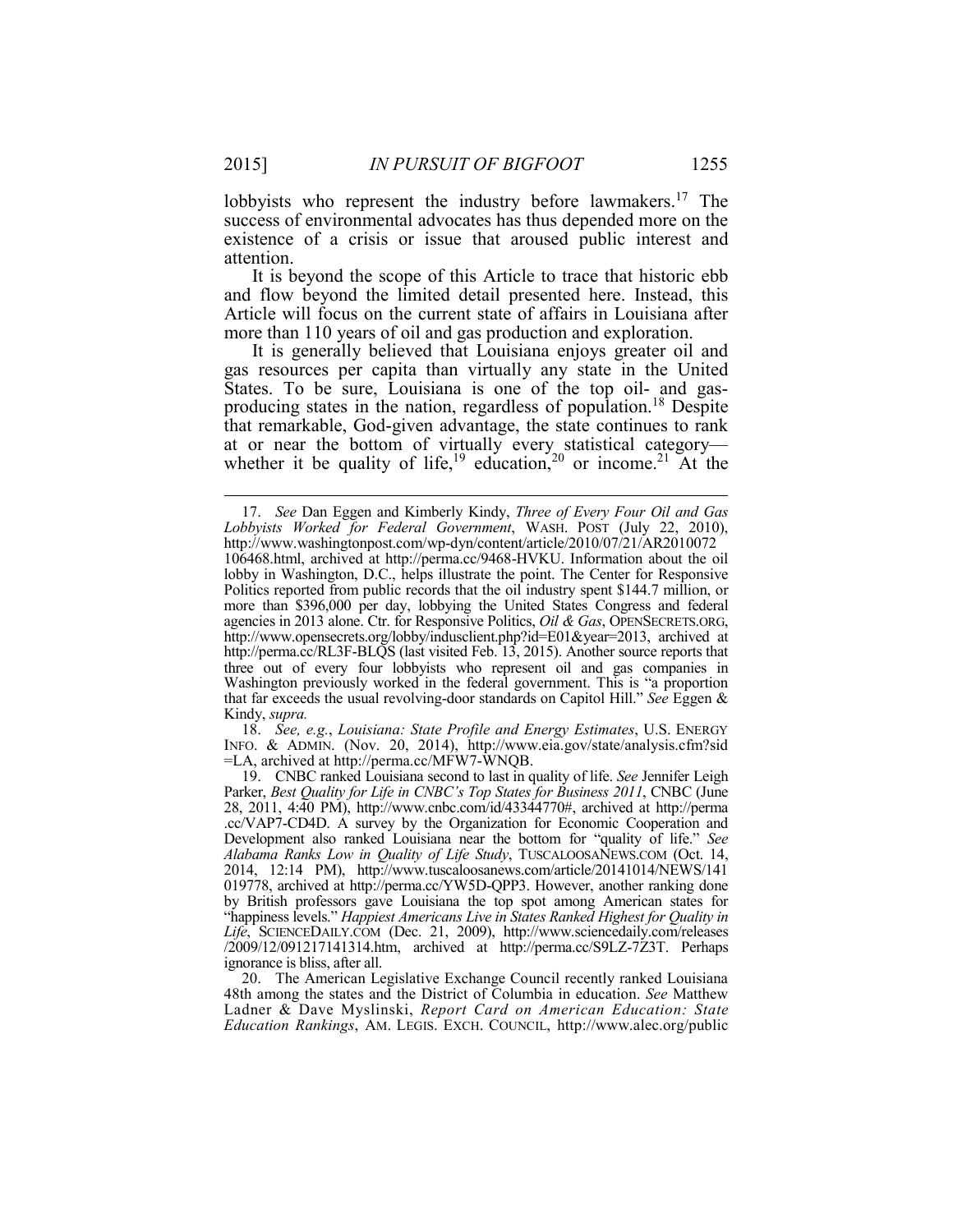same time, the financial press routinely reports record profits for every oil company that does business in Louisiana.22

Thus, there remains an obvious question: Why hasn't the state shared in the massive bounty generated by the exploitation of its natural resources? The answer to that question lies in an understanding of the role that mythology has played in the oil industry's exploitation of the state.

#### II. HOW OIL AND GAS ARE PRESENTED IN THE LEGAL REGIME

 primary ways. The first manifestation is in public law, which primarily operators drill and produce oil and gas wells. That law finds its most Oil and gas activities attract attention in the legal system in two concerns the state's efforts to regulate the manner in which oil and gas pertinent expression in Title 30 of the Louisiana Revised Statutes.<sup>23</sup>

 Statewide Order 29-B, which is promulgated by the Louisiana Department of Natural Resources, Office of Conservation. LA. ADMIN. CODE tit. 43, pt. 19 at http://perma.cc/F4VC-8SE2. Although virtually all other environmental issues23. The primary regulations that govern oil and gas activities are found in (2013), *available at* http://doa.louisiana.gov/osr/lac/43v19/43v19.pdf, archived

YF2H (last visited Mar. 8, 2015). The United States Chamber of Commerce ranked Louisiana 50th in its most recent education evaluation. *See* Mike Hasten, cations/report-card-on-american-education/, archived at http://perma.cc /UM27-*Louisiana Ranks Poorly in National Education Assessment*, SHREVEPORT TIMES (Sept. 15, 2014, 6:56 PM), http://www.shreveporttimes.com/story/news/education/k-12/2014/09/15/louisiana-ranks-poorly-national-education-assessment/15694709/, archived at http://perma.cc/QG7J-3GMK.

 one of the highest poverty rates, lowest median income levels and highest percentage of people without health insurance, according to statistics released Wednesday by .html, archived at http://perma.cc/8TAQ-ZVH2. A ranking published by Forbes Magazine placed the average income of workers in the two largest cities in the state, Baton Rouge and New Orleans, 74th and 76th, respectively, compared to peer cities *Biggest and Smallest Paychecks*, FORBES.COM (Nov. 27, 2013, 9:35 AM), -earn-the-biggest-and-smallest-pay checks/2/, archived at http://perma.cc/G3L6- 21. As one newspaper account summarized the state of affairs: "Louisiana has the Census Bureau." Jeff Adelson, *Louisiana Ranks Poorly on Latest Income, Health Insurance Statistics*, THE TIMES-PICAYUNE (Sept. 12, 2012, 5:20 PM), http://www.nola.com/politics/index.ssf/2012/09/louisiana\_ranks\_poorly\_on\_late across the country. *See* Jacquelyn Smith, *The U.S. Cities Where People Earn the*  http://www.forbes.com/sites/Jacquelynsmith/2013/11/27/the-u-s-cities-where-people KV38.

 *What Lower Oil Prices Do to Company Profits*, CNBC (Oct. 23, 2014, 10:13 22. Despite the lowest oil prices in years, the major oil companies reported record profits for the quarter ending October 2014. *See, e.g.*, Bob Pisani, *Look*  AM), http://www.cnbc.com/id/102113748, archived at http://perma.cc/3P3C-SUEL; John Porretto, *Big Oil's Most Profitable Quarter Ever: \$51.5 Billion*, ABC NEWS, http://abcnews.go.com/Business/story?id=5503955, archived at http://perma.cc/B7CW-BWQD (last visited Mar. 3, 2015).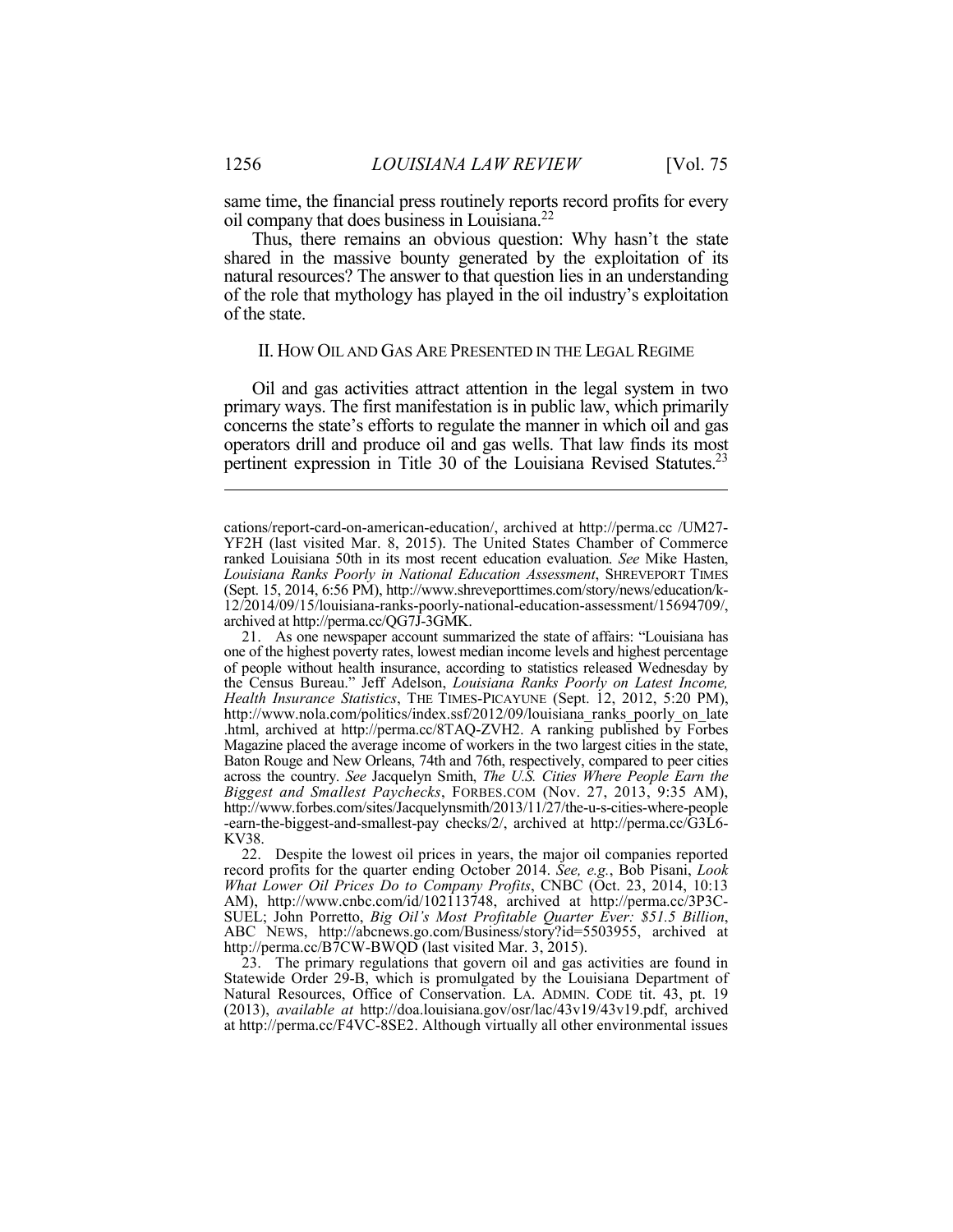1

 the legal relations, both in contract and tort, between oil companies The second manifestation is in private law, which primarily governs

 are within the regulatory jurisdiction of the Louisiana Department of Environmental Quality, environmental issues caused by oil and gas operations in Resources, Office of Conservation*. See, e.g.*, LA. REV. STAT. ANN. § 30:29.l (2007). At the same time, the Office of Conservation is also charged with the This gives rise to a significant conflict of interest that forces the regulator to Louisiana are not. Instead, they are entrusted to the Department of Natural statutory duty of "promotion and encouragement of exploration, production, and refining efforts for oil, intrastate gas, and other hydrocarbons." *Id.* § 36:358(C). choose which of two masters—the industry or the environment—he should serve.

 OF OIL AND GAS WELLS AND MANAGEMENT OF ORPHANED WELLS (2014), compared the agency's performance with that of other states. *See, e.g.*, *id.* at 3. efforts, including but not limited to: (1) the agency was granting unauthorized exemptions from its regulations to operators; (2) the agency was not inspecting agency "did not consistently or timely address violations cited on inspections"; not collect fines when it did impose them; (5) the agency often did not conduct re-inspections of sites where it had found violations to see if the operator had the agency "did not consistently issue penalties after re-inspections found that operators with compliance orders still had not corrected violations." *Id.* at 3–4. This conflict of interest has manifested itself in lax enforcement of environmental rules and regulations. On May 28, 2014, the Office of the Louisiana Legislative Auditor issued its *Performance Audit Regulation of Oil and Gas Wells and Management of Orphaned Wells, Office of Conservation, Department of Natural Resources. See* LA. LEGISLATIVE AUDITOR, REGULATION *available at* http://app.lla.state.la.us/PublicReports.nsf/0/D6A0EBE279B83B9 F86257CE700506EAD/\$FILE/000010BC.pdf, archived at http://perma.cc/F4VC -8SE2*.* The audit examined the records of the Office of Conservation and The legislative auditor found numerous deficiencies in the agency's enforcement the majority of oilfield sites with the frequency required by its own rules; (3) the (4) the agency imposed civil penalties for violations "infrequently" and often did corrected them or otherwise satisfied the agency's compliance orders; and (6)

 that 63% of violators over the five-year period from 2008 to 2013 had failed "recommendations" for reforming the agency's deficient enforcement efforts. Each recommendation listed the agency's response. *See id.* at 6–33. The agency Not surprisingly, the legislative auditor concluded that the agency's "enforcement actions may not be deterring noncompliance" after determining multiple inspections. *Id.* at 4. In all, the legislative auditor made 21 did not dispute a single recommendation.

 enforcement efforts of the Office of Conservation. An audit published on Department of Natural Resources was not inspecting injection wells in accordance with its own policies. LA. LEGISLATIVE AUDITOR, PERFORMANCE AUDIT REPORT–DEP'T OF NAT. RES., WATER QUALITY IN LOUISIANA (Jan. 2001). In March of 2004, the legislative auditor again concluded that the agency was ineffective in enforcing its own rules and regulations. LA. LEGISLATIVE AUDITOR, PERFORMANCE AUDIT REPORT–DEP'T OF NAT. RES., LOUISIANA The 2014 audit was the third legislative audit since 2001 criticizing the January 5, 2001, entitled *Water Quality in Louisiana* determined that the COASTAL RESOURCES PROGRAM (Mar. 2004).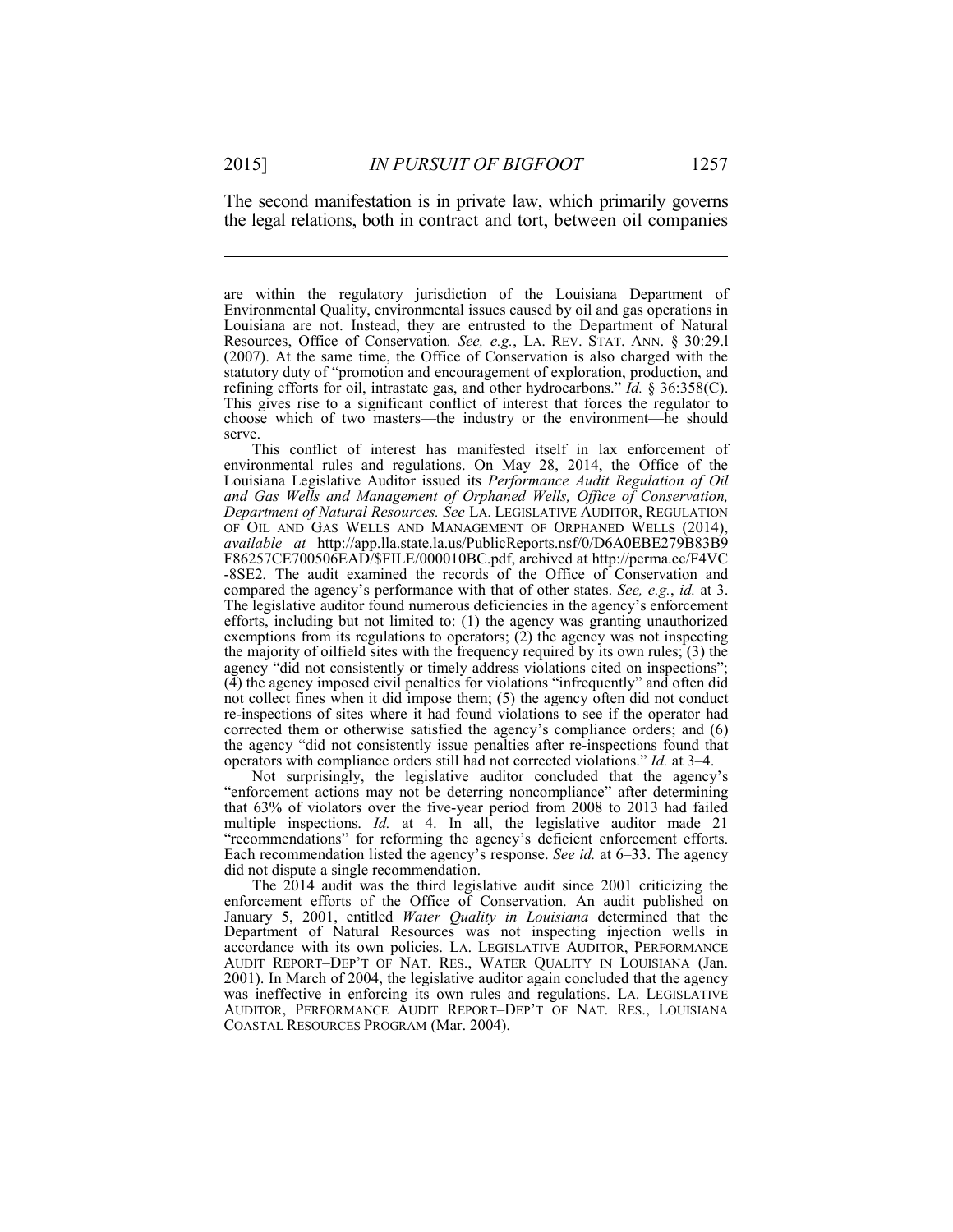and landowners. For the most part, that law is collected in Title 31 Mineral Code.<sup>24</sup> of the Louisiana Revised Statutes, which contains the Louisiana

 The principal focus here is on the private law issues raised by oil and gas operations in the state. They are the ones that inspired the mythology that lies at the heart of the industry's efforts to "reform" the law defining its responsibility.

Unless modified by contract,<sup>25</sup> the primary rule establishing the standard of care for mineral lessees in their operations is set forth in article 122 of the Mineral Code.<sup>26</sup> That article, in pertinent part, provides:

A mineral lessee is not under a fiduciary obligation to his lessor, but he is bound to perform the contract in good faith and to develop and operate the property leased as a reasonably prudent operator for the mutual benefit of himself and his lessor.<sup>27</sup>

 subject of litigation in three principal ways: (1) drilling or This duty to act as a "reasonably prudent operator" has become the production practices that cause premature loss of production and thus deprive landowners of mineral royalties they otherwise would have received ("downhole claims"); $^{28}$  (2) contamination of soil and

27. *Id.* 

 La. Acts); LA. REV. STAT. ANN. § 31:1-217 (2000). The Mineral Code was the product of more than 10 years of study, deliberation, and drafting by the Louisiana State Law Institute before being enacted by the 1974 Legislature and *the Practice of Mineral Law under the New Louisiana Mineral Code*, 50 TUL. L. REV. 729 (1976) (providing influential commentary on the Mineral Code). 24. *See* Act No. 50, 1974 La. Acts 237 (referring reader to Volume III of becoming effective on January 1, 1975. *See* John M. McCollam, *A Primer for* 

 companies have the contractual freedom to alter their relations by modifying the parties can modify the obligations set forth in the Code, so long as they are not prohibited by or against public policy. *See* LA. REV. STAT. ANN. § 31:3 (2000). Beyond that, article 122 of the Mineral Code expressly provides that the parties can agree to modify the lessee's obligation of reasonable prudence. *See id.* § Supreme Court has not hesitated to enforce contractual modifications of the default standard if agreed upon between mineral lessor and lessee. See, e.g., 25. The Mineral Code makes it clear that both landowners and oil default rules imposed by the Code. Article 3 specifically provides that the 31:122. Specifically, it states that the parties "may stipulate what shall constitute reasonably prudent conduct on the part of the lessee." *Id.* The Louisiana Jurisich v. Jenkins, 749 So. 2d 597 (La. 1999); Magnolia Coal Terminal v. Phillips Oil Co., 576 So. 2d 475 (La. 1991); Andrepont v. Acadia Drilling Co., 231 So. 2d 347 (La. 1969).

 26. LA. REV. STAT. ANN. § 31:122 (2000).

 28. *See, e.g.*, Frankel v. Exxon Mobil Corp., 923 So. 2d 55 (La. Ct. App. 2005); Mobil Exploration & Producing U.S. Inc. v. Certain Underwriters, 837 So. 2d 11 (La. Ct. App. 2002).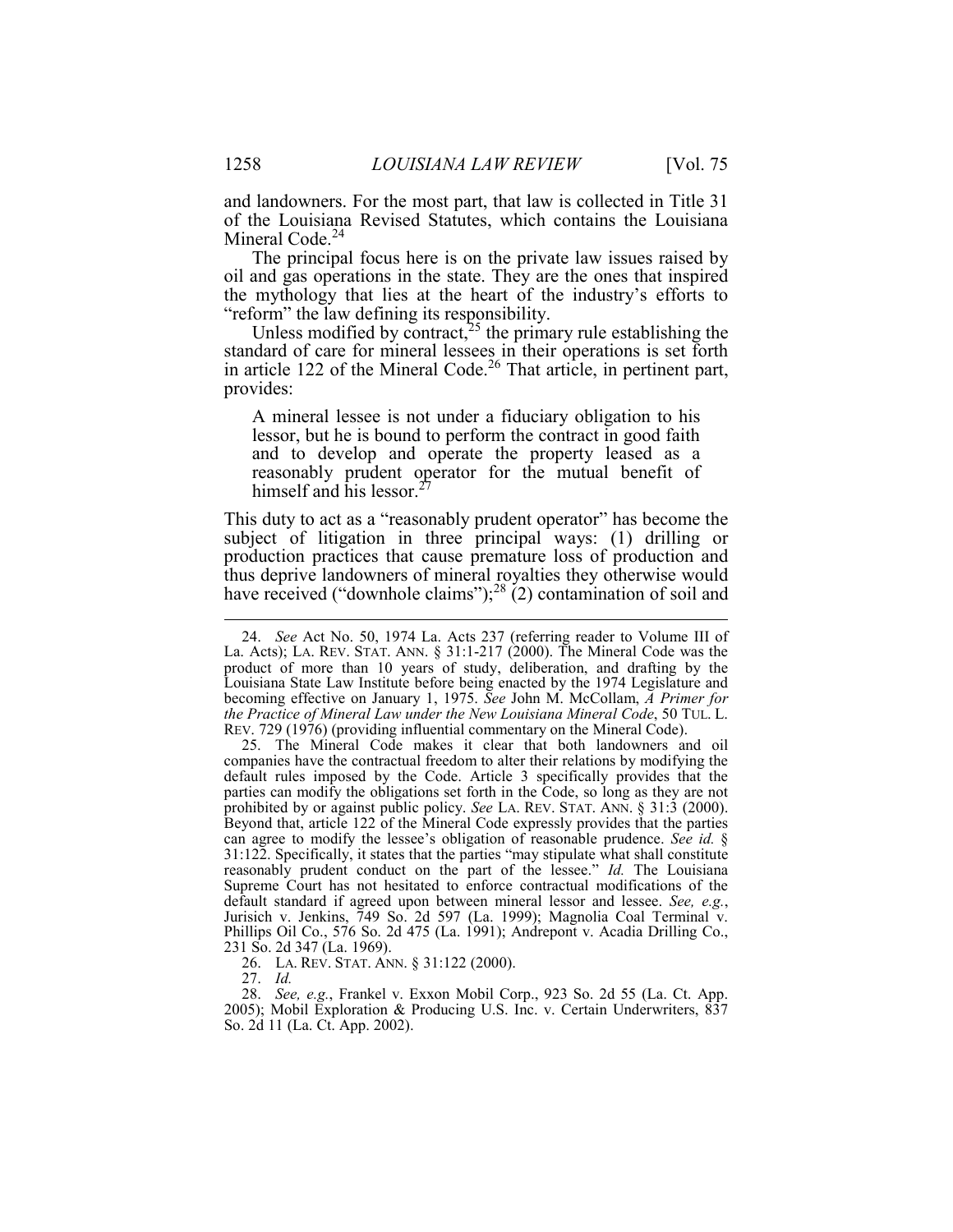<u>.</u>

restoring their property (so-called "legacy lawsuits"); $^{29}$  and (3) the dredging of canals in the coastal zone that introduced saltwater intrusion into freshwater coastal marshes and resulted in the groundwater that gives rise to landowner claims for the cost of destruction of the buffer zone for storm surges ("coastal land  $loss$ ").<sup>30</sup>

 These claims are really nothing new. Landowners have filed private damage claims against oil companies in Louisiana<sup>31</sup> and perceived by the industry as a watershed event,  $33$  presumably southwest Louisiana.<sup>34</sup> elsewhere for generations.<sup>32</sup> However, the 2003 decision of the Louisiana Supreme Court in *Corbello v. Iowa Production Co*. was because the court affirmed a \$33 million restoration award against Shell Oil Company for its contamination of a 320-acre farm in

31. *See, e.g.*, Duhon v. Buckley, 161 So. 2d 301 (La. Ct. App. 1964).

 1931); Magnolia Petroleum v. Smith, 238 S.W. 56 (Ark. 1922); Hamilton v. E. 32. *See, e.g.*, Marblehead Land Co. v. City of L.A., 47 F.2d 528 (9th Cir. Kan. Oil Co., 173 P. 911 (Kan. 1918); Shelley v. Ozark Pipe Line Corp., 37 S.W.2d 518 (Mo. 1931).

 33. Corbello v. Iowa Prod. Co., 850 So. 2d 686 (La. 2003). The state Supreme Court has referred to the laws passed since 2003 as "*Corbello* laws." the "Corbello Act" in *Marin v. Exxon Mobil Corp.*, 48 So. 3d 234, 240 n.7 (La. sympathetic) commentary in the legal literature of the state. *See, e.g.*, Kaki J. Johnson, Comment, *The Migration from the Rig to the Courthouse: Oil and Gas Legacy Litigation in Louisiana*, 60 LOY. L. REV. 647 (2014); David B. Means, *Relationships*, 53 ANN. INST. ON MIN. L. 219 (2006); Mary Beth Balhoff, *Dollars*, 65 LA. L. REV. 271 (2004). For instance, the first post-*Corbello* law, passed in 2003, has been referred to as 2010). The *Corbello* decision continues to inspire substantial (and industry-III, *Surface Owner Issues in the Mineral Owner, Lessee and Landowner*  Comment, Corbello v. Iowa Production *and the Implications of Restoration Damages in Louisiana: Drilling Holes in Deep Pockets for Thirty-Three Million*

34. The award for cleaning up contamination was less than half of the total amount recovered. The majority of the total recovery came from additional

<sup>29.</sup> *See, e.g.*, Corbello v. Iowa Prod. Co., 850 So. 2d 686 (La. 2003).

 30. The leading case in this genre was instituted in July 2013 in Civil District Court for Orleans Parish and presents a claim against 97 oil companies Flood Protection Authority–East. The author and his firm are part of the team of federal court and was dismissed on February 13, 2015. An appeal is currently pending in the United States Court of Appeals for the Fifth Circuit. *See* Bd. of 2:13-cv-05410 (E.D. La. 2014), *dismissed* (E.D. La. Feb. 13, 2015); *see also*  for coastal land loss. The case was filed on behalf of the Southeast Louisiana attorneys representing the plaintiff, headed by Gladstone Jones of Jones, Swanson, Huddell & Garrison, LLC. The case was subsequently removed to Comm'rs of the Se. La. Flood Prot. Auth.–East v. Tenn. Gas Pipeline Co., No. Nathaniel Rich, *The Most Ambitious Environmental Lawsuit Ever*, N.Y. TIMES MAG. (Oct. 2, 2014), http://www.nytimes.com/interactive/2014/10/02/magazine /mag-oil-lawsuit.html?\_r=0, archived at http://perma.cc/X8D3-R8C6.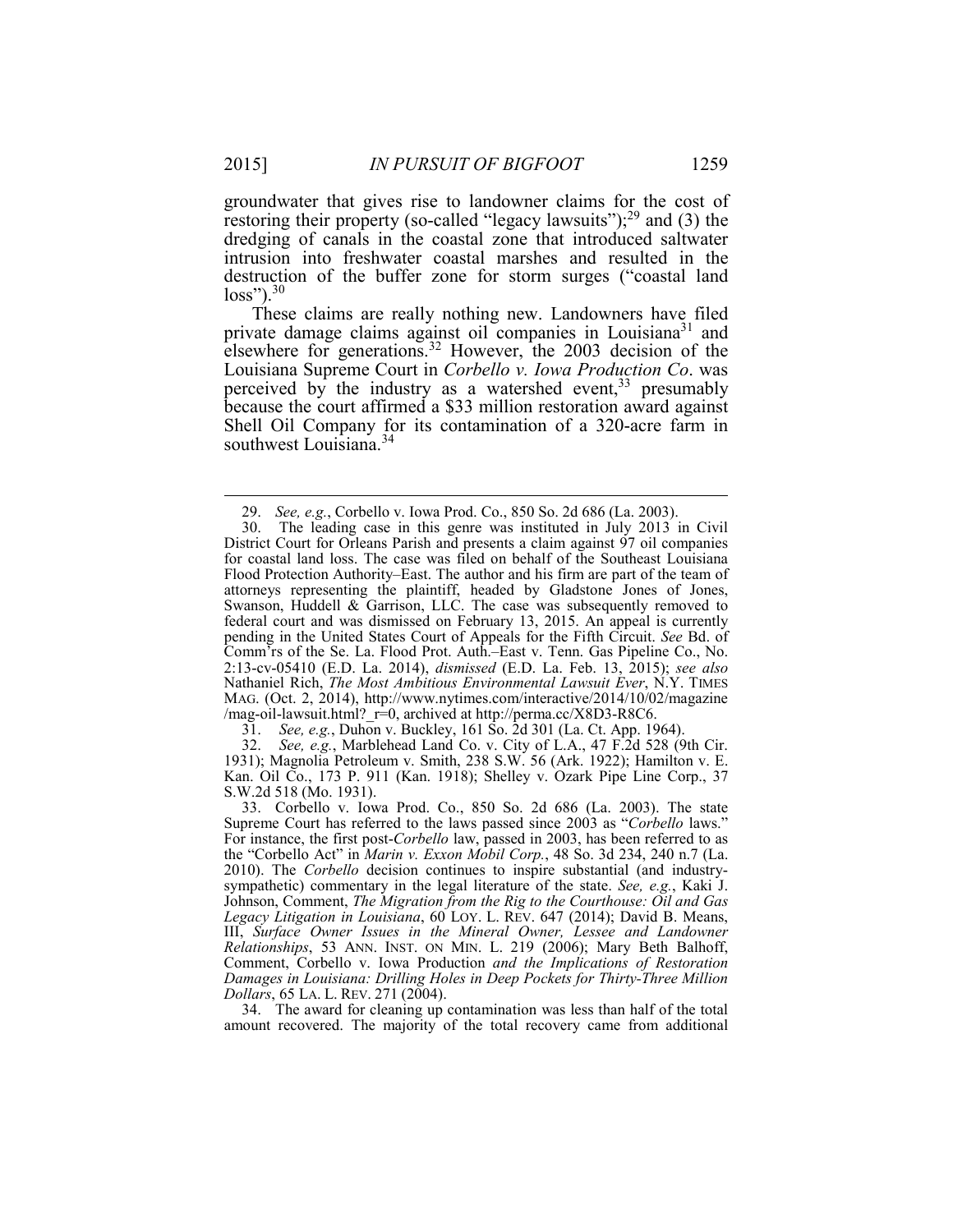The size of the award, and the widespread publicity about the case throughout the legal community, fueled industry fears that it would soon face an avalanche of multi-million-dollar contamination claims. Industry leaders quickly put an army of lobbyists on full alert and, before the judgment in the *Corbello* case was even final, proposed interests responded with lobbyists of their own, and a crude aspects of the litigation of contamination claims. Since then, the virtually every legislative session and, with the support of Governor Bobby Jindal, has enjoyed more success in changing the procedures and remedies applicable to claims by landowners.<sup>36</sup> legislation "reforming" contamination laws.35 The landowner compromise was reached in the 2003 Session that altered certain industry has encamped its lobbyists at the state capitol during

 Those lobbying efforts—and the rhetoric of sympathetic public officials—have sounded certain themes that warrant close examination.

#### III. IDENTIFYING THE MYTHS

 Even the most casual observer of marketing advocacy recognizes That propaganda tactic is apparent in the industry's lobbying efforts that the key to persuasion is a simple theme, repeated over and over.<sup>37</sup> in Baton Rouge. The oil and gas lobbying theme has three distinct threads:

- 1. "We need the oil companies more than they need us."
- 2. "If we do anything the oil companies do not like, they will leave."
- 3. "Greedy lawyers and frivolous lawsuits are driving oil companies out of Louisiana."

 Like the legend of Bigfoot, they are persistent even without proof. These are the principal myths surrounding oil and gas in Louisiana. Because of their impact on the legal process, they need to be tested as all assertions are tested in the legal system: with a careful examination of the facts urged in support of them.

 damage awards for unlawful saltwater disposal and trespassing. *Corbello*, 850 So. 2d at 705–08.

 35. *See* VERON, SHELL GAME, *supra* note 10, at 8–12.

 36. *See, e.g.*, Act No. 1166, 2003 La. Acts 3511; Act No. 312, 2006 La. Acts 1472; Act No. 400, 2014 La. Acts.

<sup>37.</sup> "The most brilliant propagandist technique will yield no success unless one fundamental principle is borne in mind constantly—it must confine itself to a few points and repeat them over and over." Statement of Nazi Minister of Propaganda Josef Goebbels.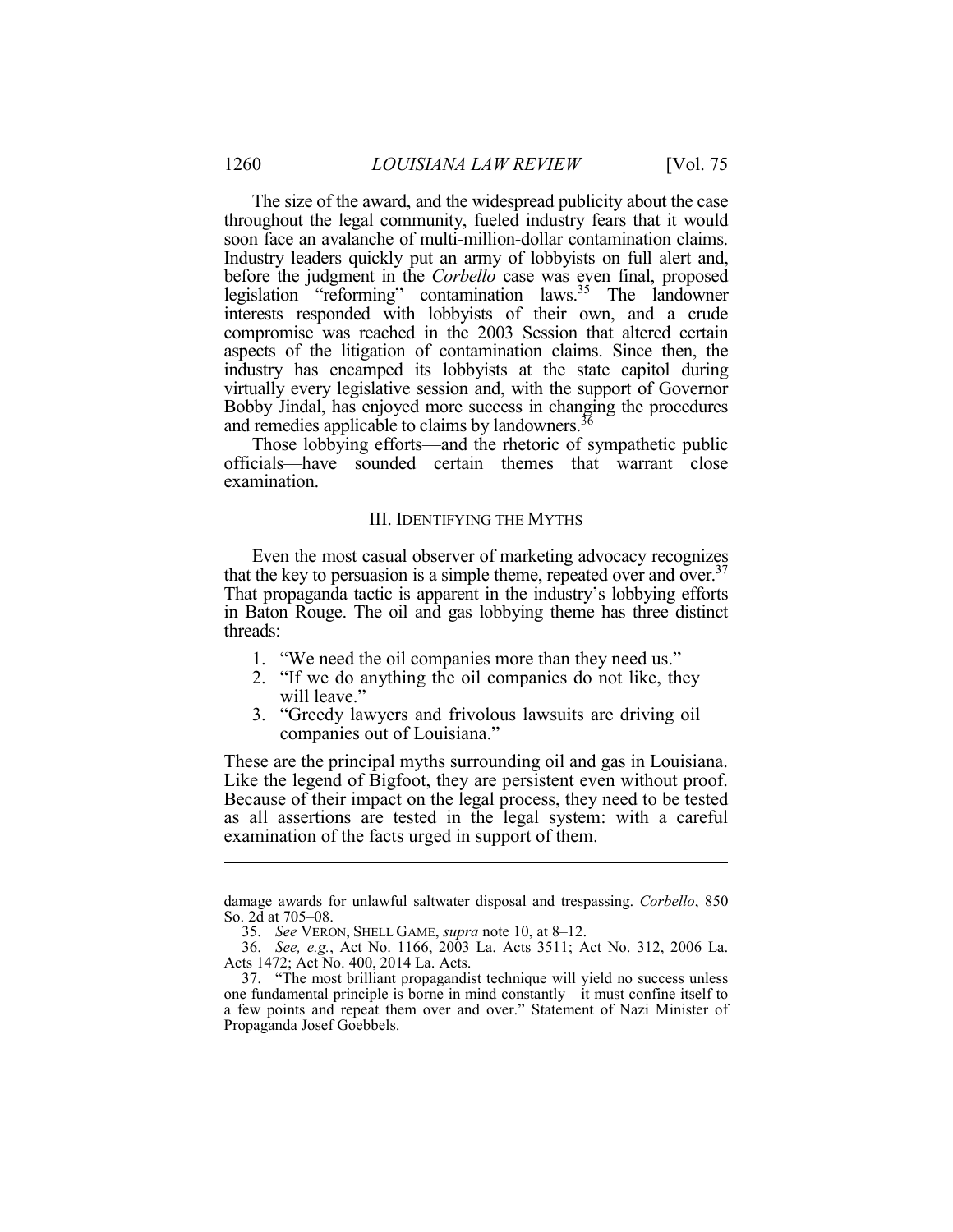*A. Debunking Myth No. 1: "We need the oil companies more than they need us."* 

 A consistent theme of national television marketing by the major oil companies is the economic benefit generated by their of the Gulf Oil Spill,<sup>38</sup> which emphasizes the great economic impact of BP's activities. In the process, this advertising message also plays upon the unspoken fear that, if the state is not entirely activities—particularly, job creation. A prominent example of this has been BP's television advertising in Louisiana in the aftermath hospitable to the oil interests, the industry will pull back its business activities—the drilling and production of oil and gas and in the process, bad things will happen to the state's economy.

 Any reasonable analysis of this fear tactic should logically begin by testing the assertion that the industry is a critical job- actually created by the energy sector as compared to other parts of our state's economy. A reliable source for this information can be creator that deserves special consideration under the law. That suggests, at the very least, an investigation into how many jobs are found in the governor's annual executive budget, which lists various job sectors in the state by industry.

 Governor Jindal's executive budget for the fiscal year 2013– resources and mining"—presumably the industry sector for oil and  $210,000$  jobs.<sup>41</sup> To put this into perspective, the "natural resources and mining" sector is ninth out of ten employment sectors 2014 lists ten different employment sectors.<sup>39</sup> For "natural" gas—the governor's budget figures estimate 58,000 jobs.40 In comparison, the budget identifies the leisure and hospitality industry—the sector dependent on the environment for fresh seafood, good hunting, restaurants, and tourism—as creating identified in the governor's budget in terms of jobs created. "Leisure and hospitality" is ranked third.<sup>42</sup>

<sup>38.</sup> For an interesting discussion of BP's advertising strategy for Louisiana in the wake of the Deepwater Horizon Spill, see Cain Burdeau, *BP Ad Campaign Following Gulf Oil Spill Deemed "Propaganda" by Some*, HUFFINGTON POST (Jan. 8, 2012, 2:16 PM), http://www.huffingtonpost.com/2012/01/08/bp-adcampaign-gulf-oil- n\_1192600.html, archived at http://perma.cc /K2RJ-6AV2.

 39. OFFICE OF PLANNING & BUDGET, GOVERNOR'S EXECUTIVE BUDGET: FISCAL YEAR 2013–2014, at 5 (2013), *available at* http://www.doa.louisiana.gov /opb/pub/FY14/FY14ExecutiveBudget.pdf, archived at http://perma.cc/EY79- G56F.

<sup>40.</sup> *Id.* 

<sup>41.</sup> *Id.* 

<sup>42.</sup> *Id.*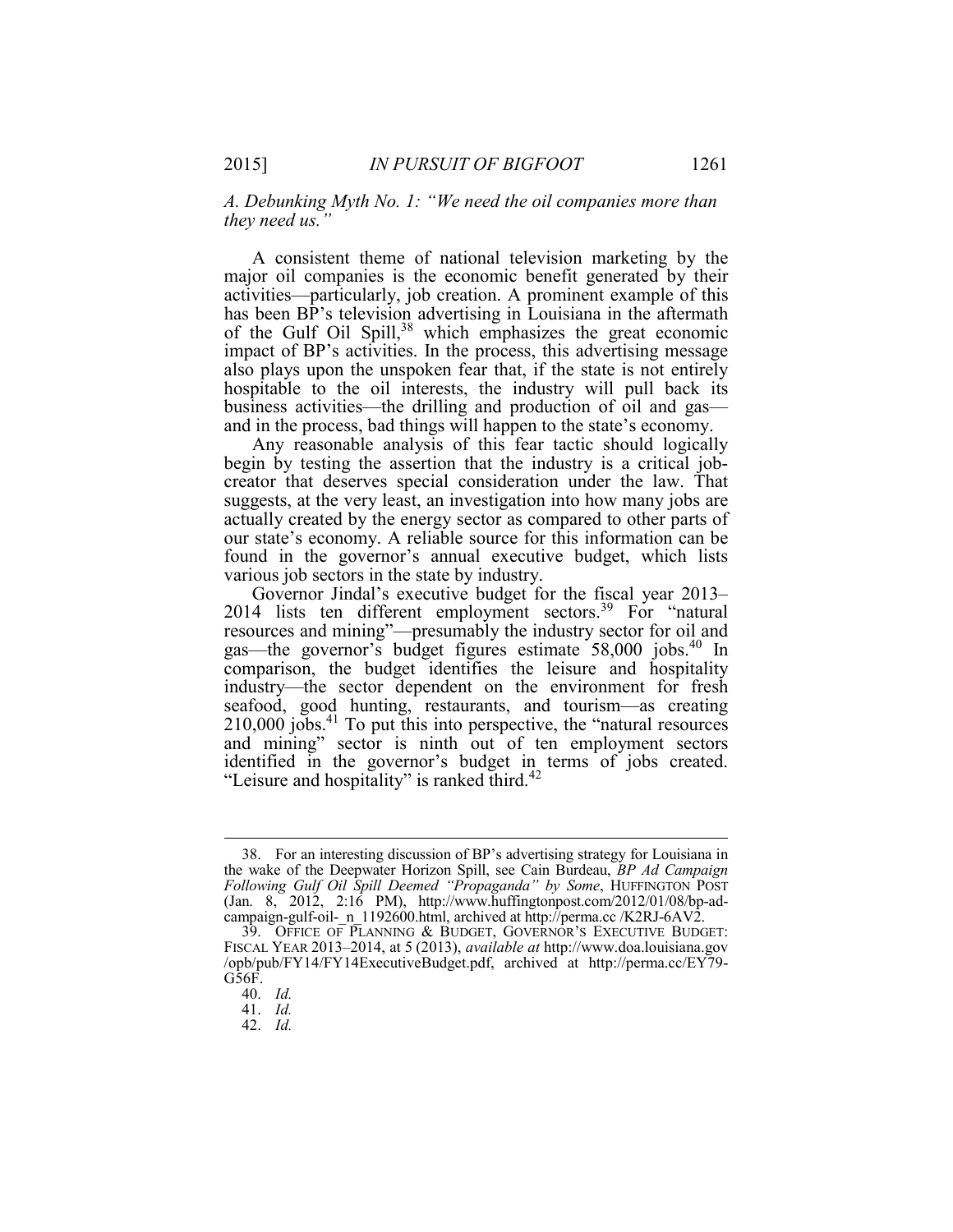In simple terms, these figures would appear to indicate that the financially interested, unified economic force to speak for the environment or pay for its commercials. If there were, it might loss from oilfield operations can potentially cost many more jobs and cause far greater economic disruption than the prospect of oil economic sector that depends on a clean environment is responsible for nearly four times more jobs in Louisiana than the oil industry.<sup>43</sup> Of course, outside of television ads by the lieutenant governor, the statewide official charged with promoting tourism, $44$  there is no sponsor advertising messages that contamination and coastal land companies pulling up stakes for lack of sympathy.

 Beyond that, there is considerable collateral damage caused by oilfield operations in Louisiana. Neither the fact of the damage nor its cost of repair is imaginary—and the best source of evidence on that is not Greenpeace or Save the Whales, but rather the industry itself and the state agencies with whom it is so friendly.

 The industry's literature has documented the environmental disasters associated with historic oil and gas operations, particularly its use and abandonment of oilfield waste pits. For instance, in 1987, members of the petroleum engineering faculty at LSU authored a official journal of the Society of Petroleum Engineers— seriously claim that this state of affairs was a surprise to the environmental consequences of utilizing unlined waste pits as far peer-reviewed study in the Journal of Petroleum Technology—the documenting extensive contamination from abandoned oilfield pits.45 The authors concluded that "[t]here are . . . about 12,000 abandoned pits in Louisiana that are suspected of chronic damage to the environment and to public health."<sup>46</sup> Nor can anyone industry. Its leading organization, the American Petroleum Institute, began warning its oil company members about the back as 1932.47 In one paper, a leading representative of the organization stated: "We are only 'kidding' ourselves when we

<sup>43.</sup> Given that Governor Jindal is an outspoken ally of the oil industry, one would expect these statistics to be as favorable to energy as possible.

<sup>44.</sup> *Office of Lieutenant Governor*, LA. DEP'T OF CULTURE RECREATION & TOURISM, http://www.crt.state.la.us/lt-governor/terms-of-office/index, archived at http://perma.cc/E79C-CAJ5 (last visited Mar. 6, 2015).

PETROLEUM TECH., July 1987, at 845. 45. *See* A.K. Wojtanowicz, S.D. Field, & M.C. Osterman, *Comparison Study of Solid/Liquid Separation Techniques for Oilfield Pit Closures*, J.

<sup>46.</sup> *Id.* 

 47. V.L. Martin, Disposal of Production Division Wastes, Presentation Before the American Petroleum Institute (Apr. 12, 1932).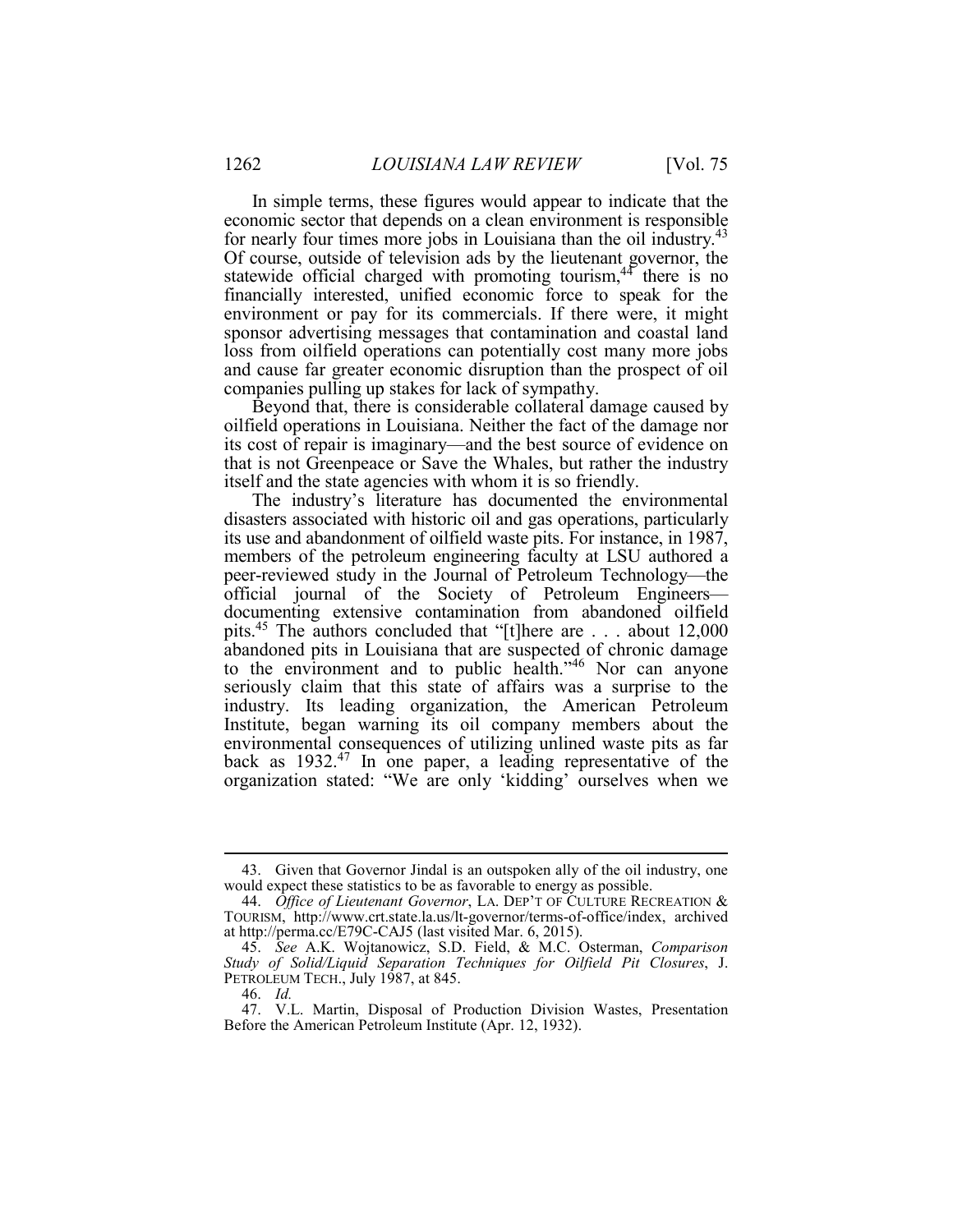think we can dispose of salt water by solar evaporation from earthen ponds."<sup>48</sup> Explaining further, the author said:

 impervious stratum to the surface where it may affect surface or subsurface, and in such quantities as to be What we have attributed to evaporation was due to seepage . . . . Eventually, such seepage may either follow an vegetation or may find its way to fresh water sources, either objectionable.<sup>49</sup>

 The industry literature published further warnings from the and other recognized authorities over the decades thereafter that storing brine, or salt water, in unlined pits contaminated subsurface American Petroleum Institute, the Society of Petroleum Engineers, soil and water.<sup>50</sup>

 Oklahoma began to outlaw the use of unlined earthen pits as early and were given three years to close them.<sup>53</sup> They were not even For these reasons, Louisiana's neighbors in Texas and as 1955.<sup>51</sup> Regrettably, Louisiana was unable to muster the political will to do so until 1986, when the Office of Conservation promulgated its first oilfield pit rules.<sup>52</sup> Even then, however, oilfield operators were put on the honor system to register their pits

 $\overline{a}$ 

 51. For Texas, the appropriate regulatory agency is the Texas Railroad Commission. Its first order outlawing the use of unlined pits for brine storage was issued in 1955. *See* Special Order Pertaining to Disposal of Salt and Sulphur Water Produced Incident to the Production of Oil and Gas in the Rodman-Noel *Oil Field Pollution*, PETROLEUM ENG'R, July 1967, at 33 (stating that Texas and (Grayburg) Field, Upton County, Texas, Oil and Gas Docket No. 7-32,629, December 19, 1955. For a general discussion, see Ivan M. Rice, *Crack Down on*  Oklahoma had outlawed the use of unlined pits).

 B. *History*, LA. DEP'T NATURAL RES., OFFICE OF CONSERVATION, http://dnr 52. These rules came in the form of an amendment to Statewide Order 29- .louisiana.gov/index.cfm?md=pagebuilder&tmp=home&pid=47&pnid=0&nid=2 2, archived at http://perma.cc/B7AH-CVBM (last visited Feb. 13, 2015).

 53. One industry expert, petroleum engineer Calvin Barnhill, described the LLC v. Apache Corp., (No. 10-18063) (2011) (on file with author). Presumably,system as "self-reporting." Dep. of Calvin Barnhill at 152, C.F. Henry Props.

<sup>48.</sup> *Id.* at 7.

<sup>49.</sup> *Id.* at 8.

 50. *See, e.g.*, R.M. Russell, *Environmental Liability Considerations in the* TECH., Jan. 1989, at 55; Arthur J.J. Leuterman, Fredrick V. Jones, & John E. 1988, at 1441; Roy D. Payne, *Salt Water Pollution Problems in Texas*, J. PETROLEUM TECH., Nov. 1966, at 1401; Henry Lewelling & Monte Kaplan, Elliston & W.B. Davis, *A Method of Handling Salt-Water Disposal, Including*  Petroleum Inst., 1944). *Valuation and Appraisal of Producing Oil and Gas Properties*, J. PETROLEUM Candler, *Drilling Fluids and Reserve Pit Toxicity*, J. PETROLEUM TECH., Nov. *What To Do About Salt Water*, 31 PETROLEUM ENG'R, July 1959, at B-19; H.H. *Treatment of Water*, *in* DRILLING AND PRODUCTION PRACTICE 122–45 (Am.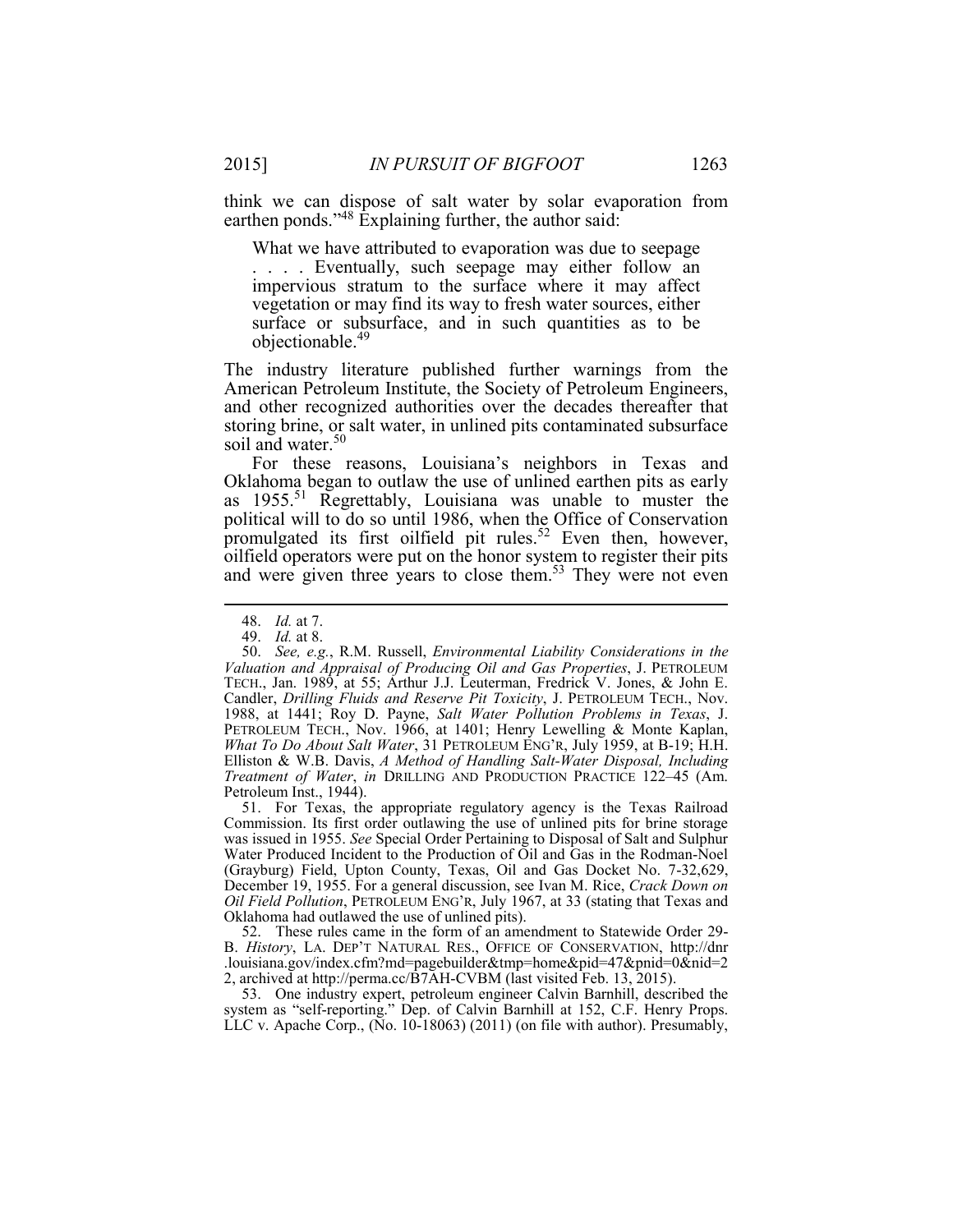required to submit tests regarding pit constituents or impacts on the surrounding area—just to keep such information on file in case it was needed.<sup>54</sup>

"[s]everely polluted water can be cleaned, but only at high cost."<sup>55</sup> oilfield pits is the enormous cost and difficulty associated with over time, which expands the contamination plume and in turn raises the cost of remediation exponentially. Thus, even if the job As the Department of Environmental Quality has recognized, Thus, the greatest challenge posed by the thousands of abandoned cleaning them up. Left unattended, most contamination spreads creation myth were entirely true, it does not come without a significant cost.

 that is easily measured is the number of "orphaned" wells in Louisiana. Under the state's regulatory scheme, any well that is no protect the soil and water around the well by requiring that it be properly sealed. However, only the last operator of record is responsible for plugging and abandoning a well in accordance with a marginal entity who took over the well after previous operators becomes an "orphan" and must be plugged by the state.<sup>58</sup> Another environmental cost associated with oilfield operations longer productive must be "plugged and abandoned" in accordance with Statewide Order 29-B.<sup>56</sup> The purpose of this procedure is to Statewide Order 29-B.<sup>57</sup> Thus, if the last operator of record—typically picked all the "low-hanging fruit"—becomes impecunious, the well

 this is akin to allowing speeding motorists to report themselves to the state police.

 54. *See* Dep't of Natural Res., Amendment to Statewide Order of No. 29-B (Jan. 20, 1986). Amendment section  $2.6(E)$  states:

 Documentation of testing and closure activities, including onsite three (3) years after completion of closure activities. Upon notification, closure has not been accomplished, the operator will be required to disposal of NOW, shall be maintained in operator's files for at least the Office of Conservation may require the operator to furnish these data for verification of proper closure of any pit. If proper onsite bring the sit into compliance with applicable requirements.

*Id.* 

<sup>55.</sup> LA. DEP'T ENVTL. QUALITY, WATER QUALITY ASSESSMENT DIV., WATER QUALITY STUDY GUIDE 1 (2005).

 56. *See* LA. ADMIN. CODE tit. 43, pt. 19, § 137 (2005) [hereinafter Statewide Order 29-B].

<sup>57.</sup> *See id.* 

<sup>58.</sup> *Oilfield Site Restoration (OSR) Program*, LA. DEP'T NATURAL RES., OFFICE OF CONSERVATION, http://dnr.louisiana.gov/index.cfm?md=pagebuilder &tmp=home&pid=155, archived at http://perma.cc/4BRJ-7TJK (last visited Feb. 13, 2015).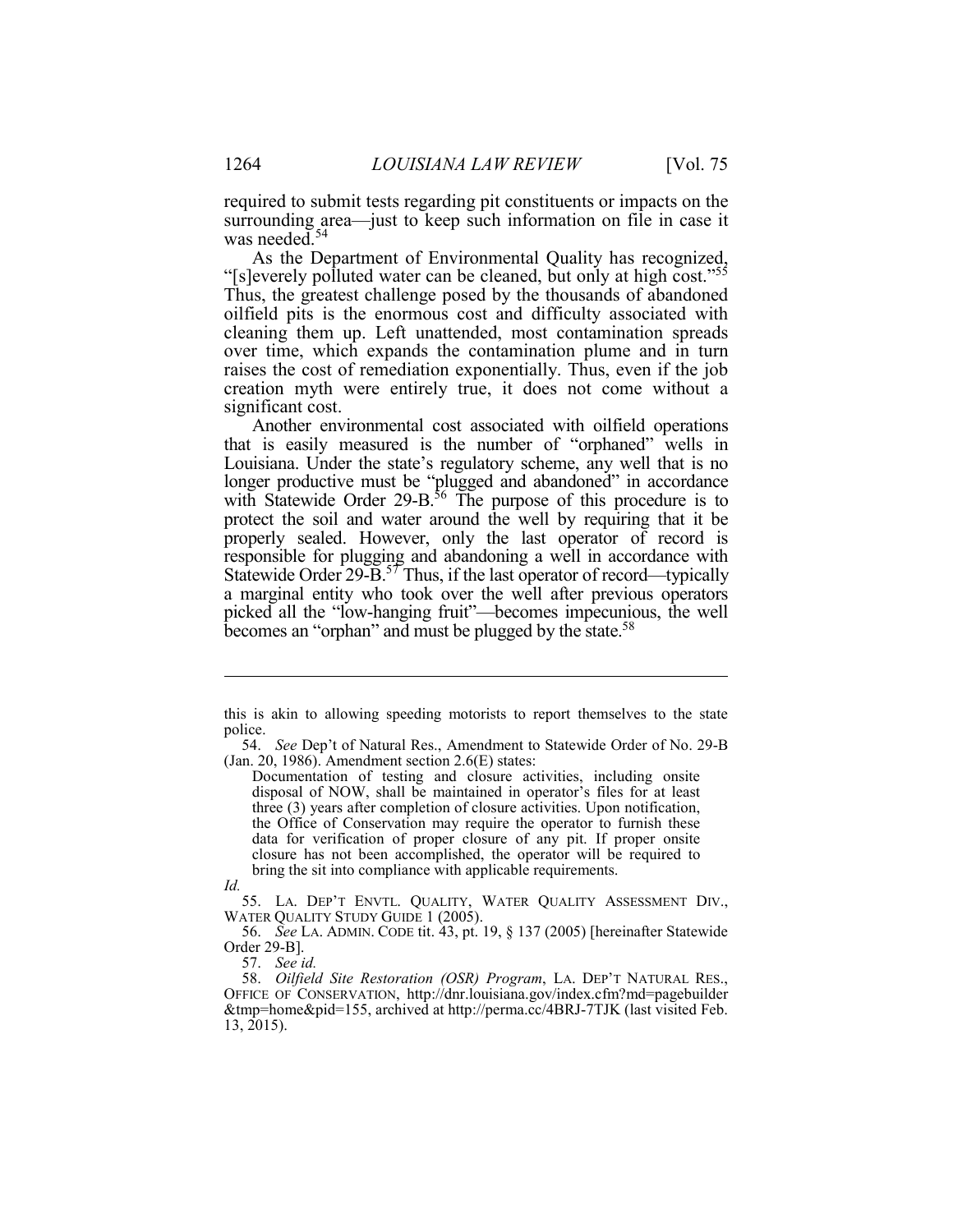Í Department of Natural Resources for the declared purpose of "address[ing] the growing problem of unrestored orphaned oilfield sites across the State."<sup>60</sup> A fund was created for this purpose in 1993, financed in the form of a fee on oil and gas production that is paid quarterly by operators in the state.<sup>59</sup> The fund is administered by the

 registered in the program. Because of minimal funding, only 160 However, the fund is plainly inadequate. As of 2010, the Office of Conservation reported that there were 2,833 "orphaned" wells are plugged each year.<sup>61</sup> Thus, assuming no new "orphaned" wells appear, it would take 17 additional years just to plug the existing orphan wells. $62$ 

 south Louisiana. In order to drill and operate wells in the freshwater coastal marshes, operators had to dredge canals to reach drilling locations. In order to dredge canals in those protected areas, they were required to secure state permits. Those state permits—which concluded.<sup>63</sup> Another consequence of oilfield operations is coastal land loss in the operators were required to sign—more often than not included a stipulation that the canals that were dredged would be maintained and would be restored to original condition when operations were

<sup>59.</sup> The program is known as the Louisiana Oilfield Site Restoration (OSR) Program. *Id.* 

<sup>60.</sup> *Id.* 

<sup>61.</sup> *Louisiana's Orphaned Well Program: Fact Sheet*, LA. DEP'T NATURAL RES. (June 30, 2010), http://dnr.louisiana.gov/index.cfm?md=newsroom&tmp =detail&aid=17, archived at http://perma.cc/6VY4-C7YZ.

<sup>62.</sup> *Id.* 

 Department of Natural Resources. The agency publishes a "Coastal User's zone. *See* LA. DEP'T NATURAL RES., OFFICE OF COASTAL MGMT., A COASTAL USER'S GUIDE TO THE LOUISIANA COASTAL RESOURCES PROGRAM (2015), Guide.pdf, archived at http://perma.cc/8GBD-FGCQ. The boundaries of the oil and gas operations within the coastal zone are referred to as "Coastal Use Permits" (CUPs). They are a matter of public record and can be accessed at the Department of Natural Resources. Copies of numerous permits for the dredging of canals in the coastal zone are on file with the author. Beyond the permits to their original condition: "Mineral exploration and production sites shall be their original condition upon termination of operations to the maximum extent practicable." LA. ADMIN. CODE tit. 43, pt. 1, § 719(M) (2012). 63. The permits are issued by the Office of Coastal Management in the Guide" that explains the rules governing operations within Louisiana's coastal *available at* http://data.dnr.louisiana.gov/LCP/LCPHANDBOOK/FinalUsers coastal zone are set by statute and include most of south Louisiana below Interstate 10. *See* LA. REV. STAT. ANN. § 49:214.23 (2012). Permits to conduct themselves, state coastal zone regulations also require restoration of oilfield sites cleared, revegetated, detoxified, and otherwise restored as near as practicable to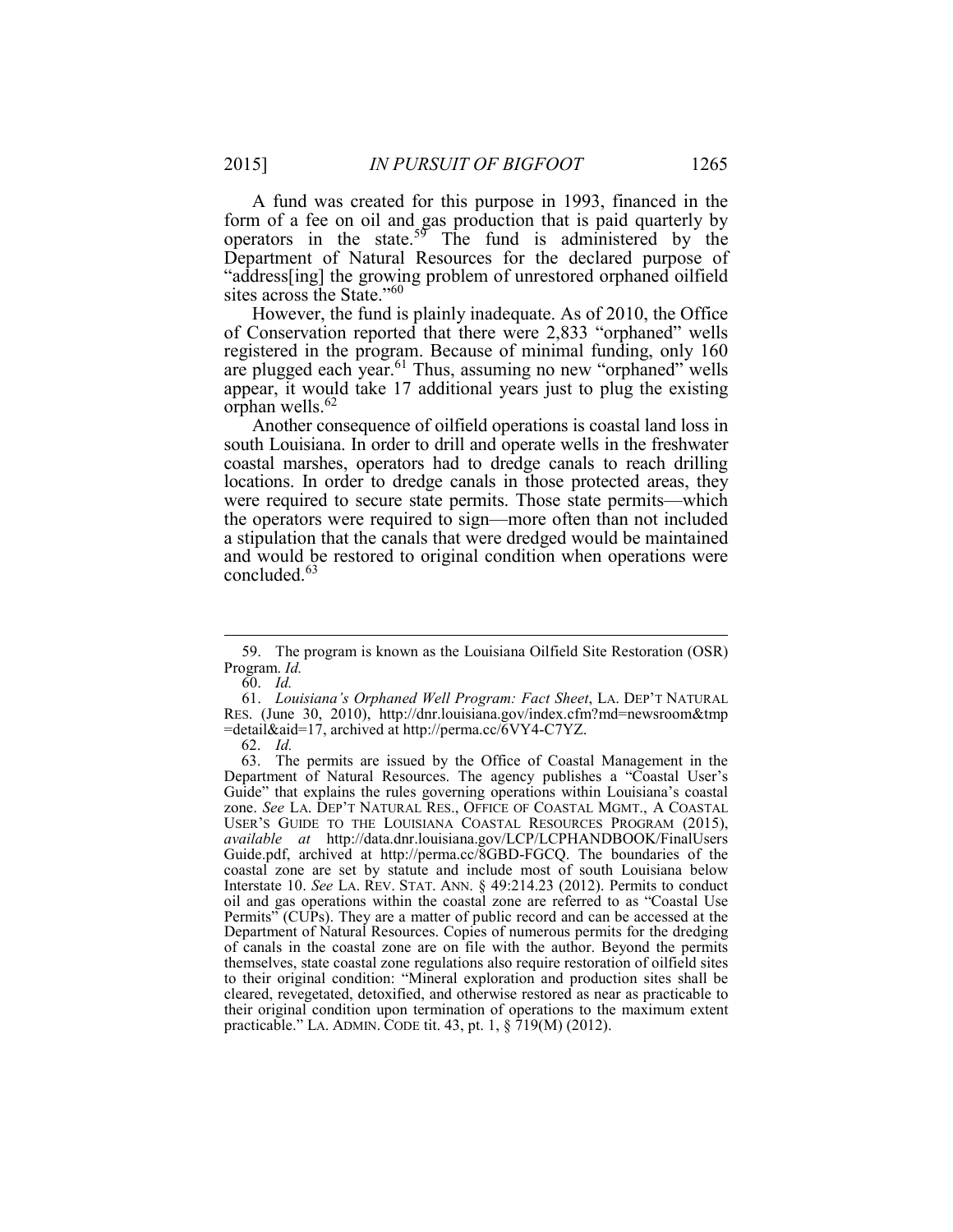salt water from the Gulf of Mexico. The salt water killed the roots. When the roots died, the dirt they held in place sloughed off. The canals widened, exposing new roots, which the salt water then canals. Photographs over time show entire regions becoming disappeared. Despite the promises made by the oil companies in It is now estimated that nearly 10,000 miles of canals were dredged through the freshwater marshes of coastal Louisiana.<sup>64</sup> Those canals exposed the roots of the fresh water marsh grasses to killed as well. This cycle resulted in a remarkable widening of the submerged. Numerous small communities in south Louisiana the permits, virtually none of the hundreds of canals dredged across the coastal region of Louisiana have been restored.

 The extent of coastal land loss in Louisiana is well disappeared from south Louisiana.<sup>65</sup> That is an area roughly the documented. Between 1930 and 2000, over 1900 square miles size of the State of Delaware or, closer to home, the size of Orleans Parish, Jefferson Parish, St. Bernard Parish, Plaquemines Parish, and St. John the Baptist Parish combined.<sup>66</sup>

 There is a very practical, cascading consequence to this reality of coastal land loss. Hurricanes strengthen over water and weaken

 .cc/VAQ7-UMTX (last visited Mar. 6, 2015); John Tibbetts, *Louisiana's Wetlands: A Lesson in Nature Appreciation*, ENVTL. HEALTH PERSPS., Jan. 2006, at A40. Walt March 30, 2014 edition of the newspaper in this manner: 64. *See, e.g.*, Cain Burdreau, *Oil Canals' Role in La. Losses Debated*, ABC NEWS, http://abcnews.go.com/Business/story?id=4162431, archived at http://perma Handelsman, the editorial cartoonist for *The Advocate*, portrayed the problem in the



*See Walt Handelsman for March 30, 2014*, THE ADVOCATE (June 11, 2014), http://theadvocate.com/multimedia/walthandelsman/8756888-123/walt-handels man-for-march-30, archived at http://perma.cc/NV8E-4KUY.

 65. *See, e.g.*, Russel L. Honore, Op-Ed., *Safeguarding Louisiana's Coastline*, N.Y. TIMES (May 28, 2014), http://www.nytimes.com/2014/05/29/opinion/safeguard Release, Nat'l Wetlands Research Ctr., Without Restoration, Coastal Land Loss to Continue (May 21, 2003), http://www.nwrc.usgs.gov/releases/pr03\_004.htm, ing-louisianas-coastline.html? r=0, archived at http://perma.cc/28GX-998K; Press archived at http://perma.cc/75VU-HYH2.

66. U.S. Geological Survey, *How Are Louisiana Wetlands Changing?*, USGS (June 2, 2011, 2:00 PM), http://www.usgs.gov/newsroom/article .asp?ID=2816#.VQn-xE1uiUk, archived at http://perma.cc/EE3Q-Z3NS.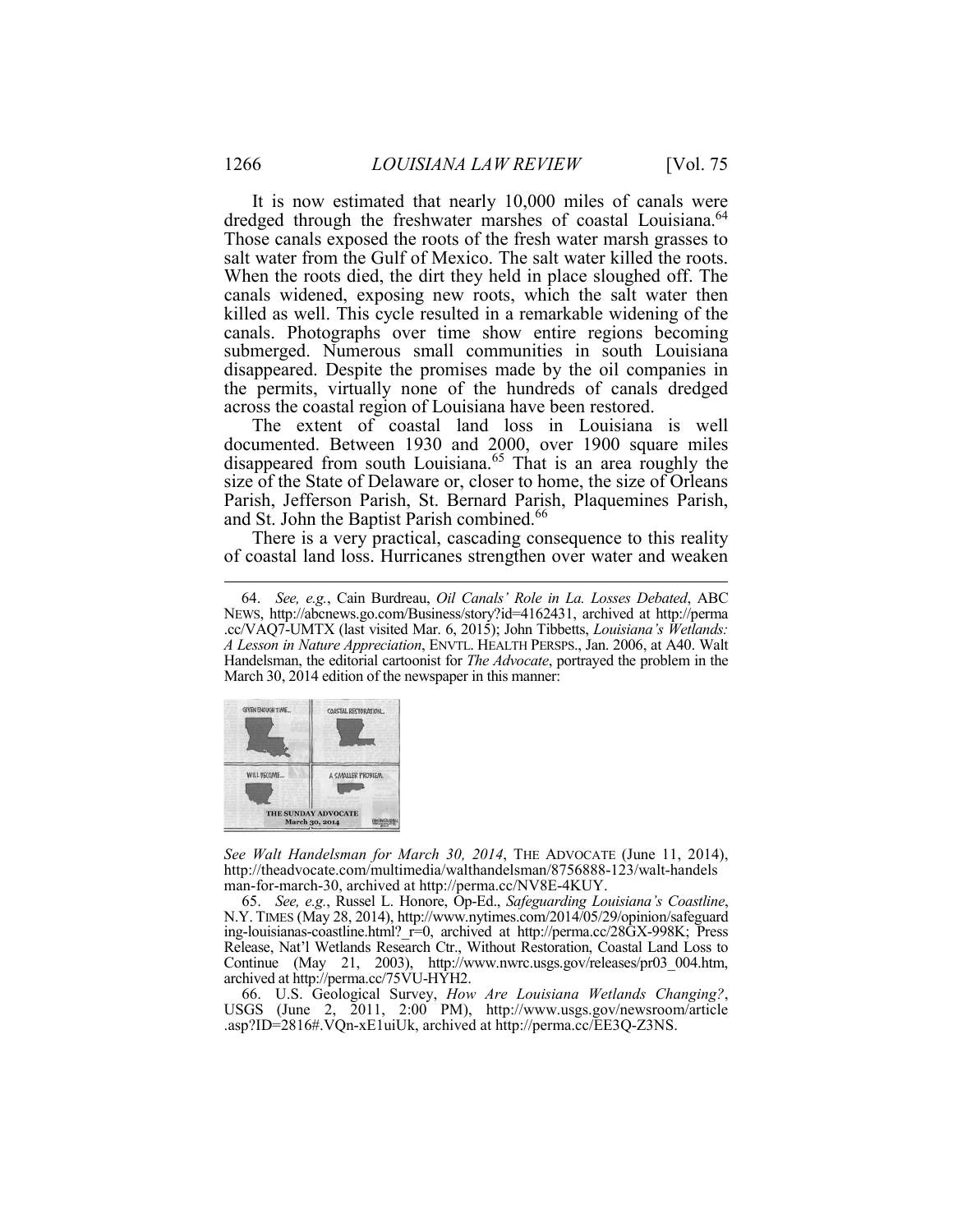storm surge that constitutes the state's first line of defense against defense—the levees of the Mississippi River—become further over land. The land in south Louisiana forms a vital buffer zone for hurricane damage. As that buffer zone disappears, the last line of exposed.

happens to be the lowest standard in the civilized world.<sup>67</sup> Simply put, the levees—and the cities they protect, such as New Orleans— Unrestored oil industry canals have destroyed that line of Those levees were built to withstand a 100-year storm, which need the buffer zone to weaken storm surge before it strikes them. protection and now imperil New Orleans and other critical areas of the state.

loss.<sup>68</sup> Some of them have been either sponsored by industry or This is well documented. Indeed, over the past 50 years, numerous studies have been conducted to document coastal land conducted with the input and participation of industry partners.

One study, by the U.S. Geological Survey, concluded that Mid-Continent Oil & Gas Association agreed that "[the] effects of canal development tend to be the overwhelming cause of wetland "[o]il and gas ranks the highest process of coastal land loss at  $249,152$  acres or 36.06% of the total loss."<sup>69</sup> Even the Louisiana losses."70 The Coastal Protection and Restoration Commission also posted the following statement on Governor Jindal's website:

 Canal dredging has had one of the most dramatic effects on destroying marshes in the path of the canal, the plants are wetland growth and regeneration. In addition to directly unable to recolonize, and thus the marsh is unable to

 ENG'RS (Nov. 2013), http://www.arcadis-us.com/Content/ArcadisUS/docs/News /AUS\_DefendingNewOrleans\_ASCE.pdf, archived at http://perma.cc/T6UL- RESTORATION–FINAL TECHNICAL REPORT (June 2009); JOS DIKMAN, A DUTCH STABILIZATION (Oct. 2007); NAT. ACADEMIES KECK CTR., GILBERT F. WHITE 67. *See, e.g.*, Robert L. Reid, *Defending New Orleans*, AM. SOC'Y OF CIVIL 6FGW; U.S. ARMY CORPS OF ENG'RS, LOUISIANA COASTAL PROTECTION AND PERSPECTIVE ON COASTAL LOUISIANA FLOOD RISK REDUCTION AND LANDSCAPE NATIONAL FLOOD POLICY FORUM, REDUCING FLOOD LOSSES: IS THE 1% CHANCE (100-YEAR) FLOOD STANDARD SUFFICIENT? (2004).

 68. *See* SHEA PENLAND ET AL., U.S. GEOLOGICAL SURVEY, PROCESS CLASSIFICATION OF COASTAL LAND LOSS BETWEEN 1932 AND 1990 IN THE MISSISSIPPI RIVER DELTA PLAIN, SOUTHEASTERN LOUISIANA (2000), *available at* http://pubs.usgs.gov/of/2000/of00-418/ofr00-418.pdf, archived at http://perma .cc/ACZ5-BMTL.

<sup>69.</sup> *Id.* 

 70. LA. UNIVS. MARINE CONSORTIUM ET AL., ENVIRONMENTAL IMPACT OF PRODUCED WATER DISCHARGES IN COASTAL LOUISIANA: REPORT TO THE LOUISIANA DIVISION OF THE MID -CONTINENT OIL AND GAS ASSOCIATION (July 1989).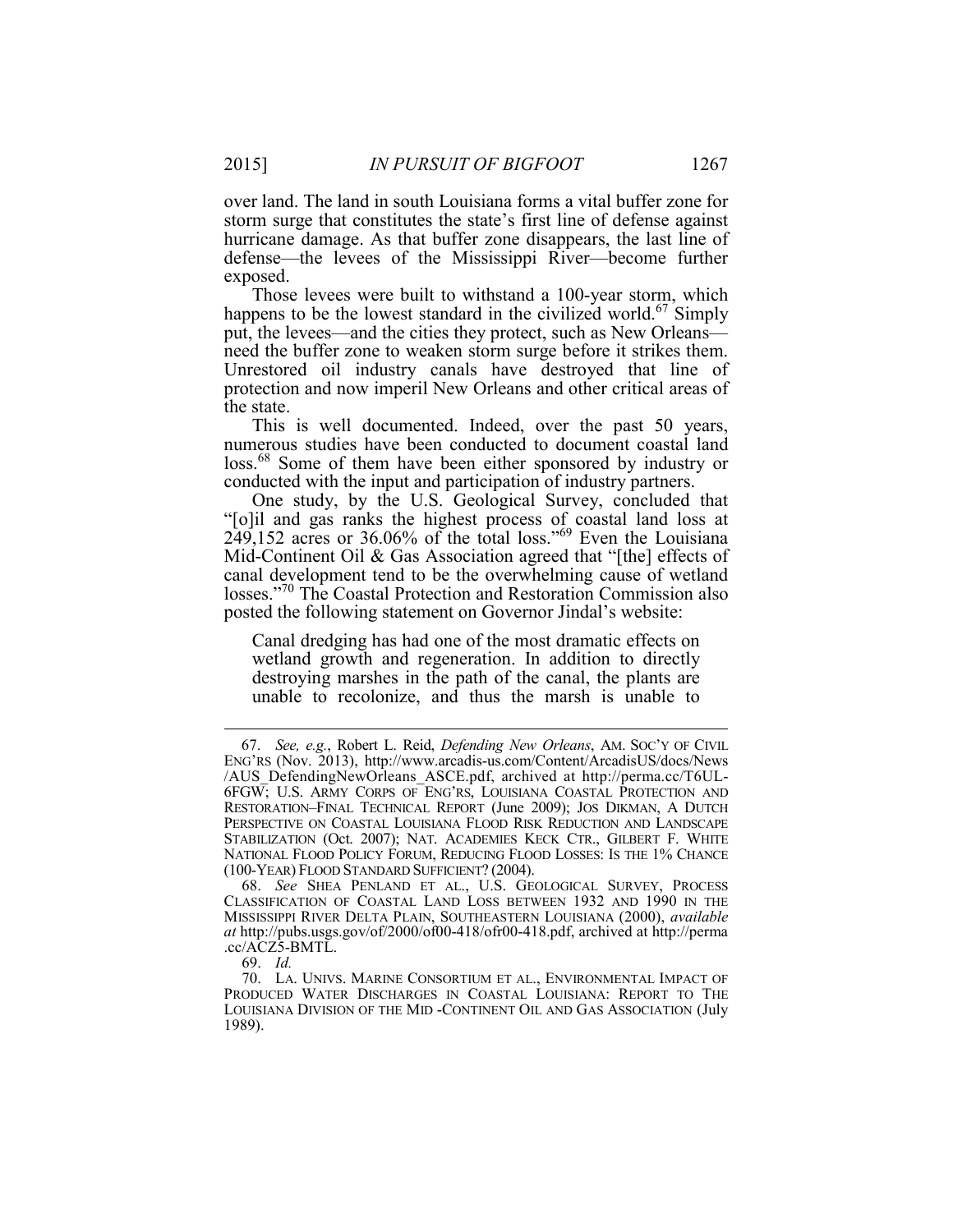regenerate itself. Once canals are dredged, most grow larger as the sustainable areas of marsh subsequently decrease.<sup>71</sup>

 dependency completely ignores that the resource bringing the oil companies here belongs to us, not them. At the risk of stating the obvious, the oil companies are here only because of oil. They are not here to create jobs; they are here to make a profit producing a resource belonging to the state and its citizens. That is a perfectly legitimate motive, but it needs to be recognized for what it is. legitimate motive, but it needs to be recognized for what it is. Obviously, the oil companies will not be drilling wells after that All of this calls into question whether we need oil companies more than they need us. Indeed, the myth of oil company resource is exhausted.

#### *B. Debunking Myth No. 2: "If we do anything the oil companies do not like, they will leave."*

 if we do anything they do not like. This is a corollary of the first myth, which is that we need the oil companies more than they need The second myth is that the oil companies will leave Louisiana us. Those who unthinkingly repeat this myth often overlook obvious facts.

 Profits are maximized by producing the best prospects—the low- ago. After 60 to 70 years of production, the major oil companies 1980s and 1990s in search of low-hanging fruit elsewhere. For Oil company profits come, obviously, from producing oil. hanging fruit. The low-hanging fruit in Louisiana was picked long (e.g., Exxon, Amoco, and Texaco) began to leave Louisiana in the instance, Amoco sold most of its Louisiana interests to Apache in a \$515 million transaction in May of 1991.<sup>72</sup>

 modified to read: "Dredging canals for oil and gas exploration and pipelines higher into coastal basins." *Coastal Crisis*, COASTAL PROT. & RESTORATION ma.cc/6H69-URQB (last visited Mar. 3, 2015). Although evidence of Governor Jindal's original statement has since been removed from his website, a copy of 71. Shortly after the SLFPA-E lawsuit was filed, the statement was provided our nation with critical energy supplies, but these activities also took a toll on the landscape, weakening marshes and allowing salt water to spread AUTH., http://coastal.la.gov/whats-at-stake/coastal-crisis/, archived at http://per the statement is on file with the author.

 72. *Apache to Double Reserves with Amoco Deal*, OIL & GAS J. (May 13, /apache-to-double-reserves-with-amoco-deal.html, archived at http://perma.cc/2FXT 1991), http://www.ogj.com/articles/print/volume-89/issue-19/in-this-issue/drilling -9CKW.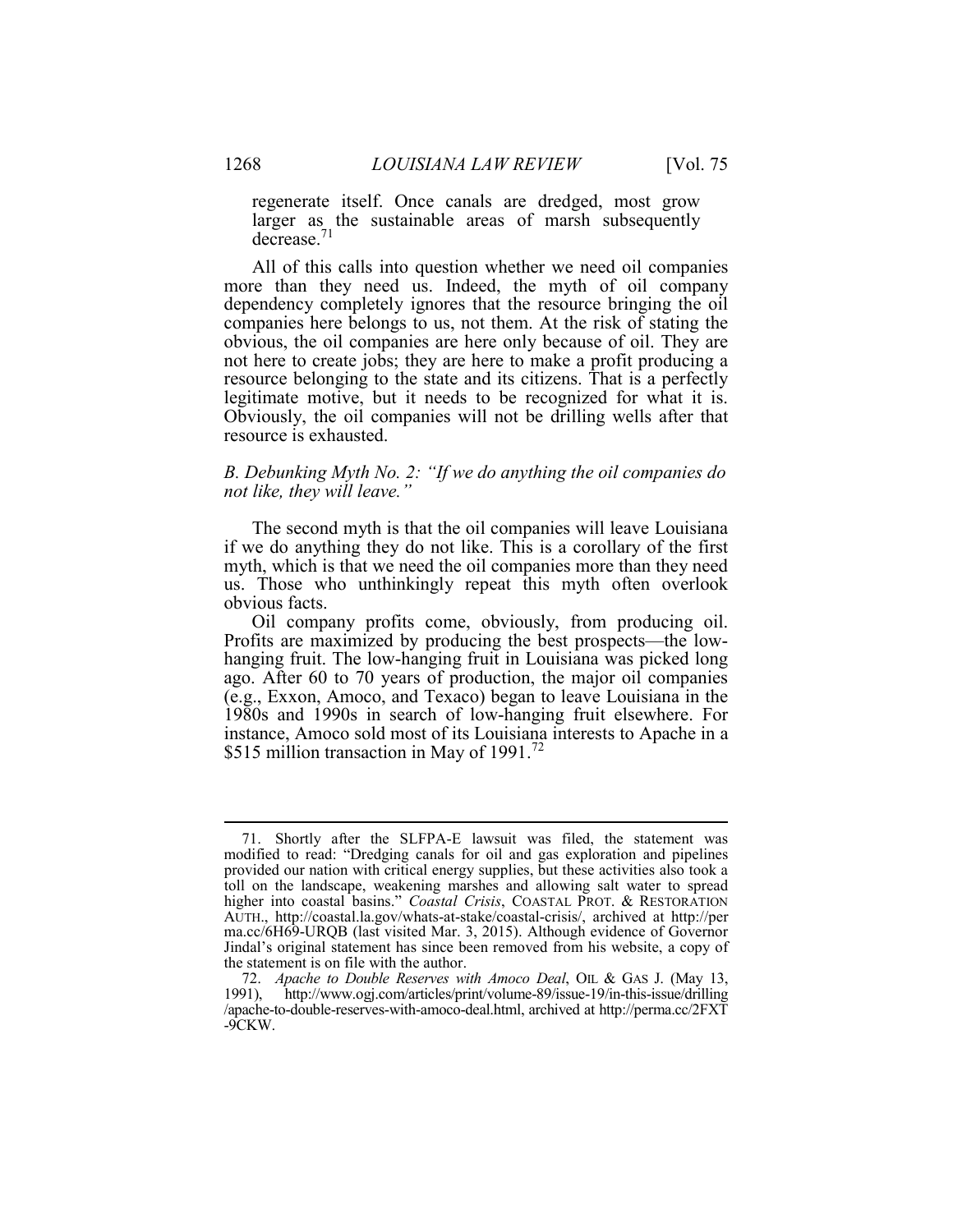That had nothing to do with litigation outcomes; indeed, the driven by fundamental oilfield economics. When the price of oil is high, drilling activity increases. When prospects are accessible and watershed *Corbello* decision was years away.<sup>73</sup> Rather, it was cheap to drill, drilling activity in that locale increases. Easy prospects are drilled before difficult prospects.

 There is no better example of this than the Haynesville Shale play in north Louisiana. When that prospect was first discovered, leases were purchased at astronomical prices per acre.<sup>74</sup> Landowners became overnight multi-millionaires in the rush among the oil companies to acquire acreage overlaying the shale. However, lease other shale formations in Pennsylvania, Alabama, Texas, and North prices dropped precipitously when wetter gas was discovered in Dakota.

 All of this indicates that displays of sympathy and hospitality and drill for its oil and gas as long as there are profitable amounts and court decisions in the world will not influence the geologists in the legislative and court systems play no role in exploration and production decisions. The oil companies will come to Louisiana of accessible oil and gas to produce. If not, all the "friendly" laws and petroleum engineers' evaluations of prospects in the state.

#### *C. Debunking Myth No. 3: "Greedy lawyers and frivolous lawsuits are driving oil companies out of Louisiana."*

 The third myth is most frequently cited by political leaders to justify enacting "reforms" of oil company responsibility for first sounded during the tort reform movement in the 1990s―has and the courts—has served as a kind of whipping boy for the damage. Specifically, the mantra in Baton Rouge—one that was been that "greedy lawyers and frivolous lawsuits are driving oil companies out of Louisiana." The legal profession—both lawyers Legislature in recent years. Noticeably, this theme has become more pronounced as the number of lawyers in the Legislature has declined.

 This theme has been a drum beat of certain industry representatives, the most vocal of whom has been Don Briggs, the president of a group called the Louisiana Oil and Gas Association

<sup>73.</sup> *See* Corbello v. Iowa Prod. Co., 850 So. 2d 686 (La. 2003).

 agreement to purchase deep rights held by Peak Energy Corporation in certain 74. *See, e.g.*, Coe v. Chesapeake Exploration, L.L.C., 695 F.3d 311, 314 (5th Cir. 2012) ("In July 2008 Chesapeake Exploration LLC entered into an oil and gas leases in the Haynesville Shale formation, for the hefty sum of \$15,000 per acre.").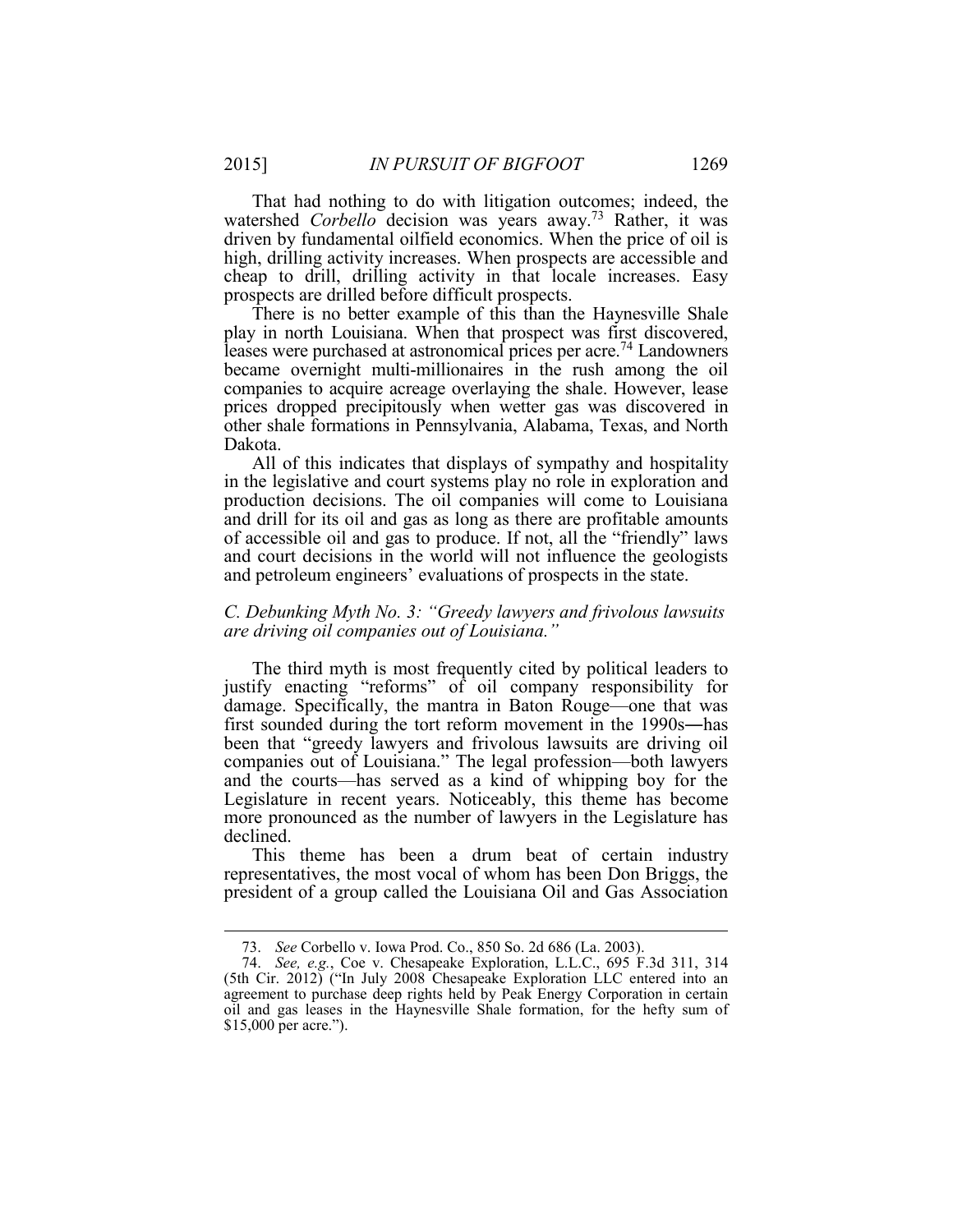(LOGA).<sup>75</sup> In marshalling support for legislative favors for the industry, Mr. Briggs declared:

Plaintiff attorneys are slowly killing your economy. . . . The personal injury and class action plaintiff's bar is running business out of your state. My perception and experience is that the plaintiff's bar owns the Louisiana judiciary.<sup>76</sup>

 As a corollary of this, Mr. Briggs repeatedly declared that there was a direct causal effect between lawsuits and declining rig counts. $^{77}$ 

 There was a day of reckoning for this myth. In late 2013, Mr. Briggs and LOGA filed a lawsuit against the attorney general of industry was illegal.78 Having voluntarily subjected himself to the deposition. Under questioning by one of the lawyers for the flood over—that he had no evidence or information that any oil company Louisiana seeking a declaration that his approval of a contract by which the Southeast Louisiana Flood Protection Authority-East hired lawyers to pursue coastal land loss claims against the oil jurisdiction of the court, Mr. Briggs was required to sit for a protection authority, Mr. Briggs admitted under oath—over and

 East Baton Rouge Parish on December 13, 2013. *See* La. Oil & Gas Ass'n, Inc. 78. The lawsuit was filed by LOGA in the 19th Judicial District Court in v. Caldwell, No. 626,798 (La. 19th Jud. Dist. Ct. 2013).

 at http://perma.cc/DWT4-TKPY (last visited Mar. 8, 2015). 75. *See Don Briggs*, LOGA, http://loga.la/loga/loga-staff/don-briggs/, archived

<sup>76.</sup> Don G. Briggs, *Legacy-Site Litigation: A Feeding Frenzy of Nuisance Lawsuits*, LOGA (Sept. 16, 2004), http://www.loga.la/articles/040916.html, archived at http://perma.cc/FML2-9MZG.

 77. *See, e.g.*, Don G. Briggs, *As Legacy Lawsuit Count Rises, Rig Count*  .cc/4PSG-PXM6. Mr. Briggs's son, Gifford Briggs, tours the state regurgitating the same thing. *See* Billy Gunn, *Industry Leaders Blame "Greedy Lawyers" for Drop in Offshore Drilling*, THE ADVOCATE (Mar. 20, 2014), http://theadvocate ma.cc/8ZES-538K. In signing the most recent legislation sought by the industry, Governor Jindal declared that the coastal land loss litigation brought by one of sign a law directed to defeating that lawsuit because it "further improves Louisiana's legal environment by reducing unnecessary claims that burden 20140606-story.html, archived at http://perma.cc/4FD7-KLVZ. Award-winning author John M. Barry, who helped initiate the lawsuit while on the board of the flood protection authority (before being removed by Governor Jindal), responded: "Is there a single person in Louisiana who believes the governor is Falls, LA. RECORD (Mar. 13, 2014), http://louisianarecord.com/arguments /259337-as-legacy-lawsuit-count-rises-rig-count-falls, archived at http://perma .com/news/8622813-123/greedy-trial-lawyers-blamed-for, archived at http://per the state's flood protection agencies was "frivolous" and that he was "proud" to businesses so that we can bring even more jobs to our state." Neela Banerjee, *Louisiana Governor Signs Law to Block Suits against Oil Industry*, L.A. TIMES (June 6, 2014), http://www.latimes.com/nation/la-na-louisiana-lawsuit-jindalputting the state's interest ahead of his personal ambition?" *Id.*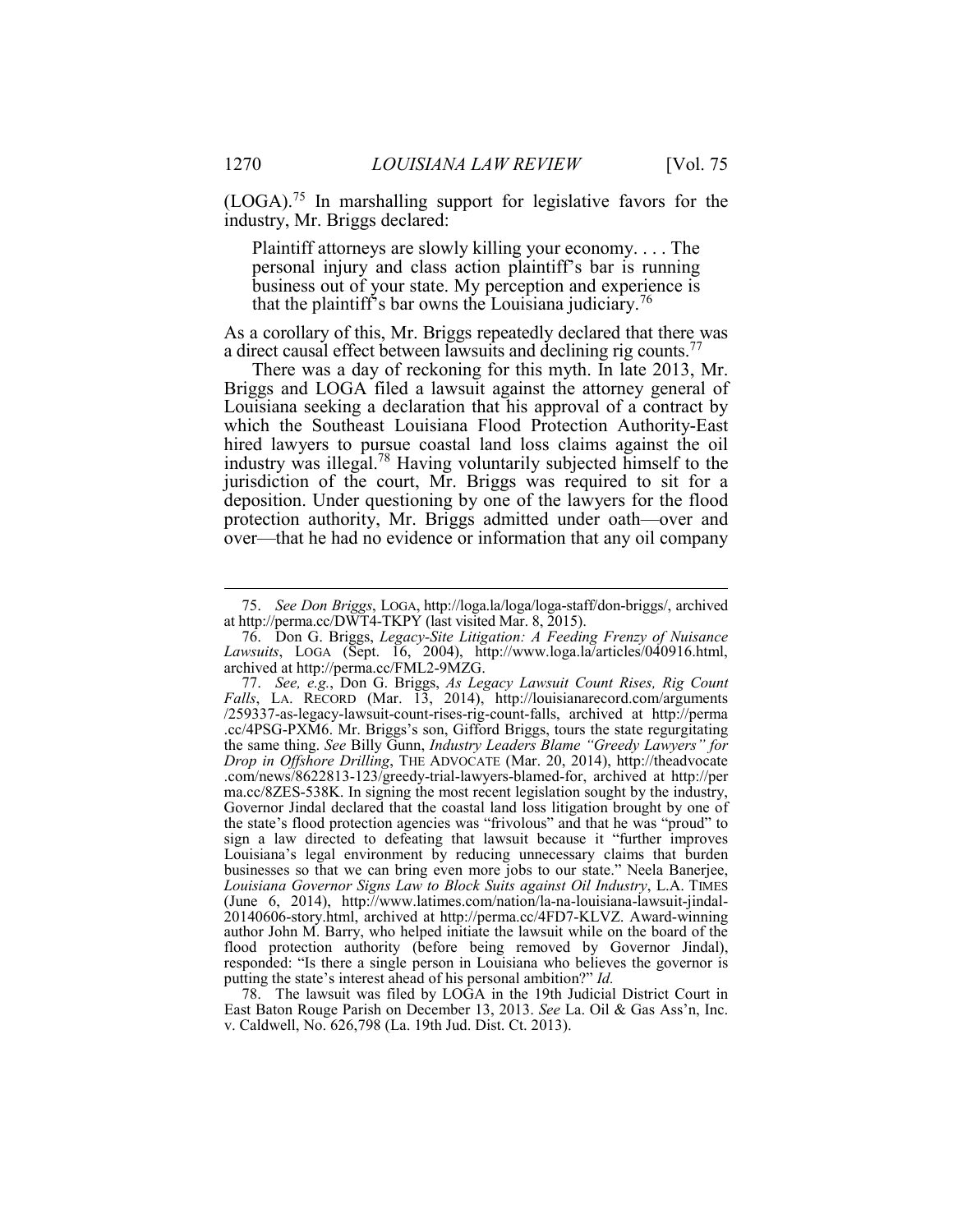had ever left Louisiana or failed to drill a single oil or gas well because of the threat of lawsuits or the legal climate.<sup>79</sup>

 Tort Reform Foundation, which publishes an annual ranking that usually lists Louisiana as among states it characterizes as "judicial hellholes" of the United States.<sup>81</sup> Leaving aside that this organization does not identify its constituents or funding sources, its only criterion for qualifying a state as a "hellhole" appears to be its Despite this well-publicized setback, $80$  Mr. Briggs's theme continues to enjoy support from an organization called the American

A: No.

 $\overline{a}$ 

A: Yes.

Q: Which oil companies have left Louisiana because of lawsuits?

A: I don't know.

A: No.<br>. . .

 Q: Do you know of any oil companies that specifically have not drilled because of the legal climate?

A: No.<br>. . .

 Q: Give us a name of an oil company that has refused to do business in Louisiana because of lawsuits.

A: I don't know any.

Q: You don't have any facts or data anywhere else?

A: No. . . .

 Q: Can you name any wells that were not drilled because of lawsuits? A: No.

 Dep. of Donald G. Briggs at 47–48, 62, 63, *Caldwell*, *available at* http://www .theind.com/extras/Official-Transcript-Briggs-Depo.pdf, archived at http://perma .cc/RG7P-ARRJ.

 80. Briggs was roasted in the media, which understandably felt betrayed to learn that the propaganda he had been feeding them over the years had no factual basis. *See, e.g.*, Clancy DuBos, *Briggs' Pathetic Performance*, GAMBIT (Feb. 27, 2014, 12:50 PM), http://www.bestofneworleans.com/blogofneworleans /5FHZ-VDXR; James Gill, *Industry Spokesman Doesn't Worry about the Facts*, THE ADVOCATE (June 12, 2014), http://theadvocate.com/columnists/8496400- /archives/2014/02/27/briggs-pathetic-performance, archived at http://perma.cc 55/james-gill-industry-spokesman-doesn't, archived at http://perma.cc/P8VA-PHB<sub>6</sub>.

 81. AM. TORT REFORM FOUND., JUDICIAL HELLHOLES 2014–2015, at 3, 4–5 (2014), *available at* http://www.judicialhellholes.org/wp-content/uploads/2014 /12/JudicialHellholes-2014.pdf, archived at http://perma.cc/NQ7L-QU4C.

<sup>79.</sup> Consider the following excerpts from Mr. Briggs's sworn testimony:

 Q: Do you have any evidence that any oil company considers the Louisiana legal climate in deciding whether they will drill for oil and gas in Louisiana?

 Q: Is it your opinion that oil and gas companies are leaving Louisiana because of the threat of lawsuits?

 Q: Do you have any facts or data to support your opinion?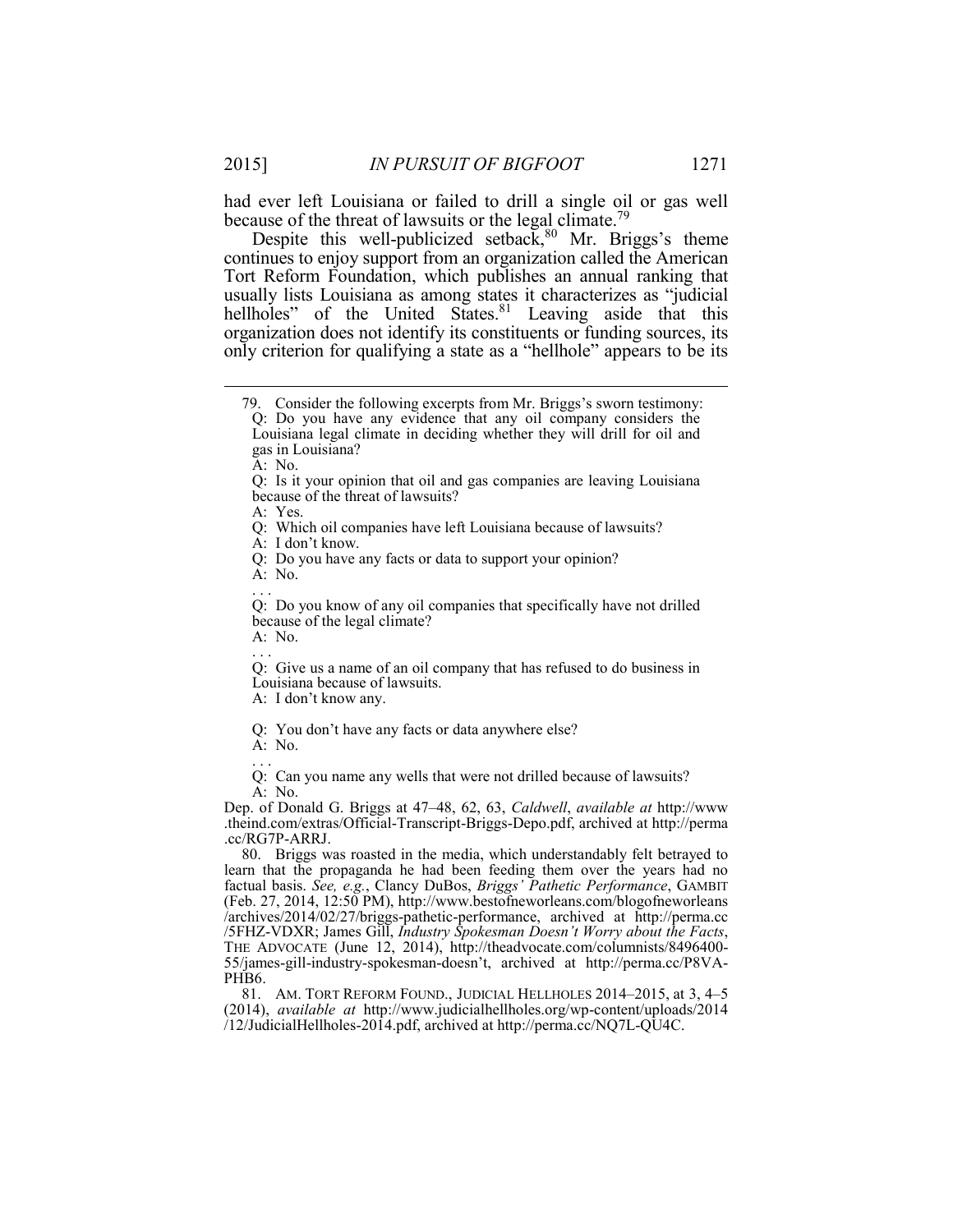manner, generally to the disadvantage of defendants."82 Apparently, the bar for becoming a judicial "hellhole" is set rather low: there is no evidence of any other criterion, such as whether there was any identifiable error in either the evidence or the law in subjective determination that "judges in civil cases systematically apply laws and court procedures in an unfair and unbalanced any given court decision.

 The industry continued its attack on lawyers and the courts by enlisting the aid of David Dismukes, now the executive director of essentially repeated LOGA's charge that lawsuits by landowners for the contamination of their property were discouraging oil companies Ī the LSU Center for Energy Studies. Dismukes authored an essay in February 2012 entitled "The Impact of Legacy Lawsuits on Conventional Oil and Gas Drilling in Louisiana."83 This publication from drilling in the state.<sup>84</sup>

 records laws revealed that Exxon had furnished the alleged data for pressure from Exxon and Chevron and wanting to get them "off However, e-mails obtained from LSU under state public the essay, had apparently instructed Dismukes on how to present the data, and had retained editorial approval of the essay.85 Another e-mail from Dismukes to his assistant complained about feeling my back."<sup>86</sup> When attorneys attempted to subpoena Dismukes to depose him about his essay, he ran his car into the process server's vehicle while attempting to avoid being served. $87$ 

 $\overline{a}$ 

84. *Id.* at 3–17.

85. *See* Patrick Flanagan, *Big Oil's Behind-the-Scenes Role in LSU's "Legacy Lawsuit" Study*, ABIZ (Mar. 9, 2014), http://theind.com/article-16499- big-oil's-behind-the-scenes-role-in-lsu's-'legacy-lawsuit'-study.html, archived at http://perma.cc/WH6W-HLAQ.

86. Deanna Narveson, *LSU Professor's Study Disputed*, DAILY REVEILLE (Mar. 18, 2014), http://www.lsureveille.com/news/lsu-professor-s-study-disputed /article\_46f3bada-af14-11e3-a8c3-0017a43b2370.html, archived at http://perma .cc/PJB7-6VEX.

 87. *Id.* The accident report of the Baton Rouge Police Department is dated March 20, 2012, and a copy is on file with the author. Despite its evident flaws and biased data, at least one student commentator recently discussed Dismukes' essay with apparent approval. Johnson, *supra* note 33, at 672–73. This Comment uncritically accepts and reiterates the myth that the "reforms" of oilfield contamination litigation were motivated by a desire to deter frivolous lawsuits. *Id.* at 682. It was apparently beyond the scope of that Comment to examine whether the underlying factual premise for that assertion was valid.

<sup>82.</sup> *Id.* at 2.

 83. DAVID E. DISMUKES, THE IMPACT OF LEGACY LAWSUITS ON CONVENTIONAL OIL AND GAS DRILLING IN LOUISIANA, LSU CTR. FOR ENERGY ma.cc/6S2Q-87VN. STUDIES (2012), *available at* http://www.enrg.lsu.edu/files/images/presentations /2012/DISMUKES\_LEGACY\_RPT\_02-28-12\_FINAL.pdf, archived at http://per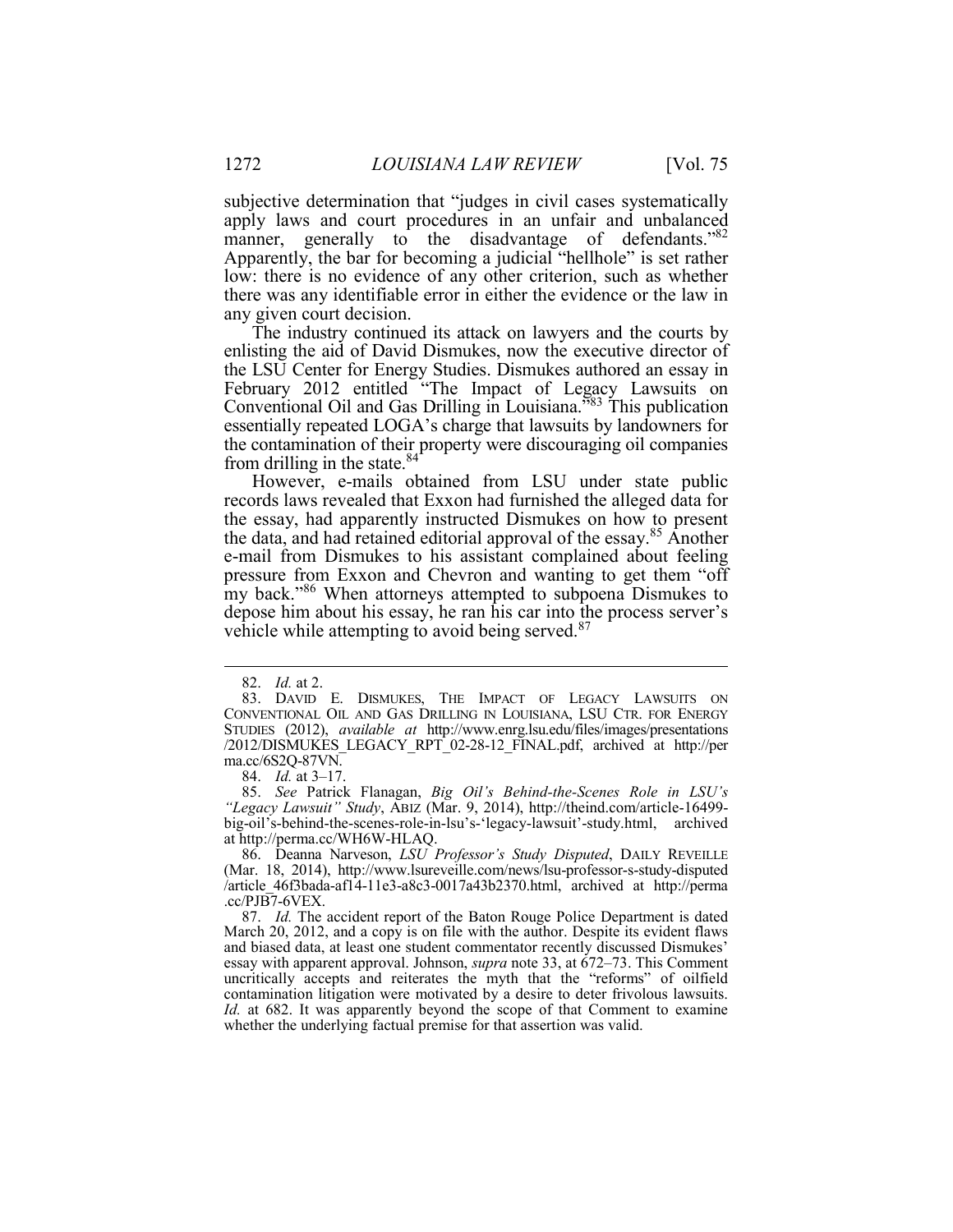heart, this kind of scapegoating is not new. Indeed, spokesmen of the oil industry have long reverted to the "greedy lawyers/frivolous lawsuits" refrain whenever a legal outcome is not to their liking. When the Supreme Court of Louisiana decided *Corbello* in 2003,<sup>88</sup> the industry hired LSU economist Loren C. Scott to tour the state, educate civic groups, and discuss the allegedly catastrophic effects audience that the *Corbello* decision had "really hammered your Aside from proving that confronting myths is not for the faint of of the decision. As part of his presentations, Scott warned a Houma area."89

 number they had been in the year before *Corbello* was handed down.<sup>90</sup> Not surprisingly, the record number of drilling permits Of course, the sky did not fall after *Corbello*. To the contrary, drilling permits in Louisiana—which are a matter of public record—rose for six consecutive years after the Supreme Court's ruling. Indeed, within two years of the decision, the number of drilling permits issued annually had actually doubled over the issued in Louisiana from 2005 to 2010 coincided with record

88. Corbello v. Iowa Prod. Co., 850 So. 2d 686 (La. 2003).

90. That was the experience not only in Louisiana, but also in Texas and Arkansas. *See* Veron, *Oilfield*, *supra* note 15, at 16 and authorities cited therein.

 frivolous lawsuits. Certainly, none of the tort or oil and gas reformers is ever able to cite a frivolous lawsuit that was successful. The real concern, obviously, ones that general genuine legal exposure or risk. The rhetoric of "frivolous lawsuits" camouflages the real concern of those who seek to avoid being sued. Few defendants concern themselves with is that non-frivolous, or meritorious, lawsuits will be brought. Those are the

 of proving their claims and that lawsuits against oil companies for destruction of formations, contamination, or coastal land loss must be supported by objective scientific and engineering evidence that meets the competency and reliability cannot be won with subjective eyewitness recollections about who ran the red light. And while the reformers call for laws to prohibit "frivolous" lawsuits, none seem aware that a law already exists—and has since 1989—imposing sanctions against parties and lawyers who bring frivolous lawsuits. *See* LA. CODE CIV. PROC. art. 863 (2015). It also bears noting that landowners who sue oil companies bear the burden requirements of evidence law. *See* LA. CODE EVID. art. 702 (2015); State v. Foret, 628 So. 2d 1116 (La. 1993). Unlike an automobile collision, oilfield cases

 COMET.COM (June 16, 2004, 11:39 AM), http://www.dailycomet.com P8C6. *See* VERON, SHELL GAME, *supra* note 10. Professor Scott was also paid to perform an economic study proving that the oil industry is a "giant economic engine" for the state. LOREN C. SCOTT, THE ENERGY SECTOR: A GIANT 89. Jason Mayo, *Economist: Lawsuits Hurt Houma Job Growth*, DAILY /article/20040616/BUSINESS/406160308, archived at http://perma.cc/QU9V-ECONOMIC ENGINE FOR THE LOUISIANA ECONOMY (1996).